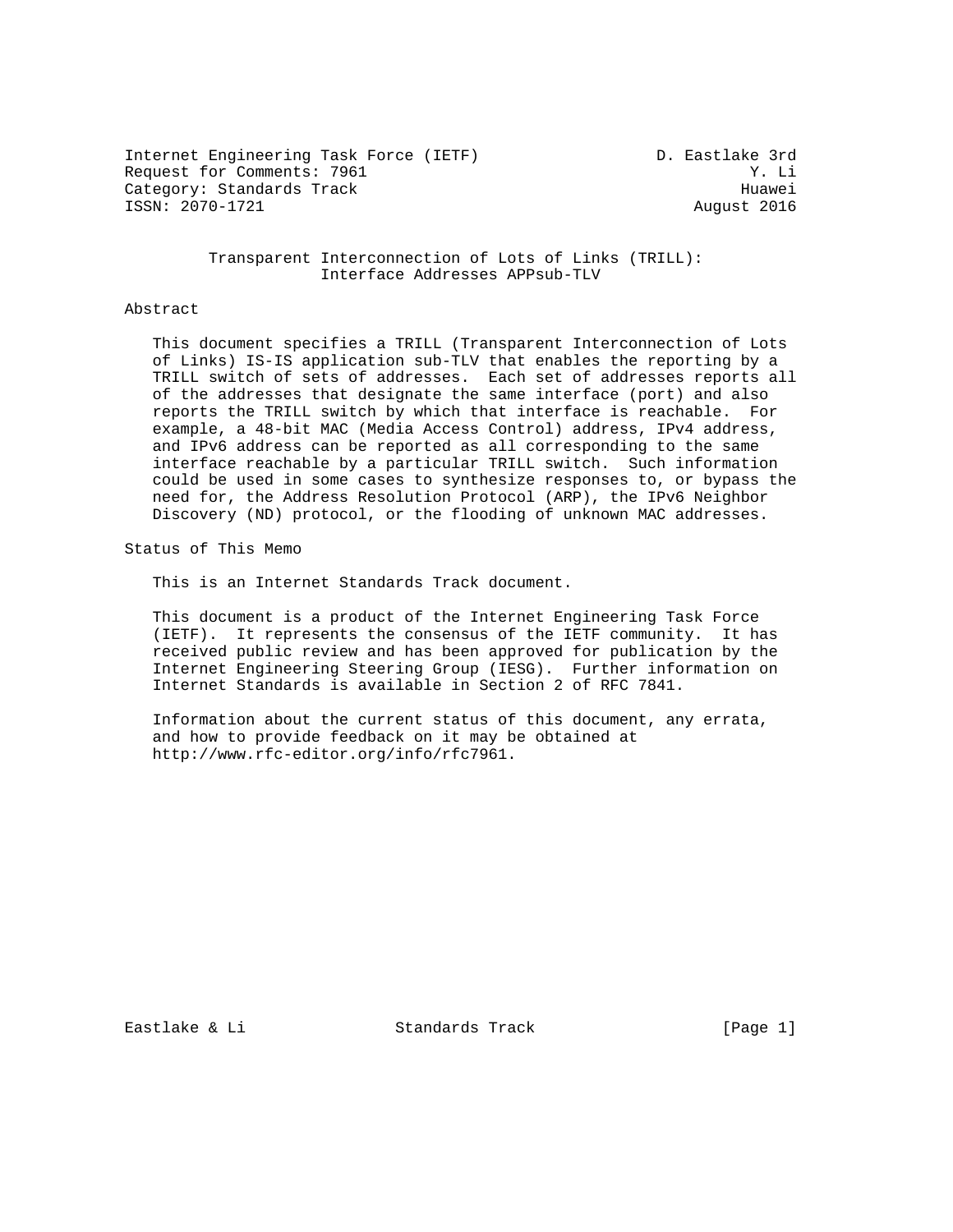# Copyright Notice

 Copyright (c) 2016 IETF Trust and the persons identified as the document authors. All rights reserved.

 This document is subject to BCP 78 and the IETF Trust's Legal Provisions Relating to IETF Documents

 (http://trustee.ietf.org/license-info) in effect on the date of publication of this document. Please review these documents carefully, as they describe your rights and restrictions with respect to this document. Code Components extracted from this document must include Simplified BSD License text as described in Section 4.e of the Trust Legal Provisions and are provided without warranty as described in the Simplified BSD License.

Table of Contents

| $\mathbf{1}$ |                                                 |
|--------------|-------------------------------------------------|
|              | 1.1. Conventions Used in This Document 3        |
| $2^{\circ}$  | Format of the Interface Addresses APPsub-TLV 4  |
|              |                                                 |
|              |                                                 |
|              |                                                 |
|              |                                                 |
|              |                                                 |
|              |                                                 |
| $5 -$        |                                                 |
|              |                                                 |
|              | 5.2. IA APPsub-TLV Sub-sub-TLVs Sub-registry 15 |
|              |                                                 |
|              |                                                 |
|              |                                                 |
|              |                                                 |
|              |                                                 |
|              |                                                 |
|              |                                                 |
|              |                                                 |
|              |                                                 |
|              |                                                 |
|              |                                                 |

Eastlake & Li Standards Track [Page 2]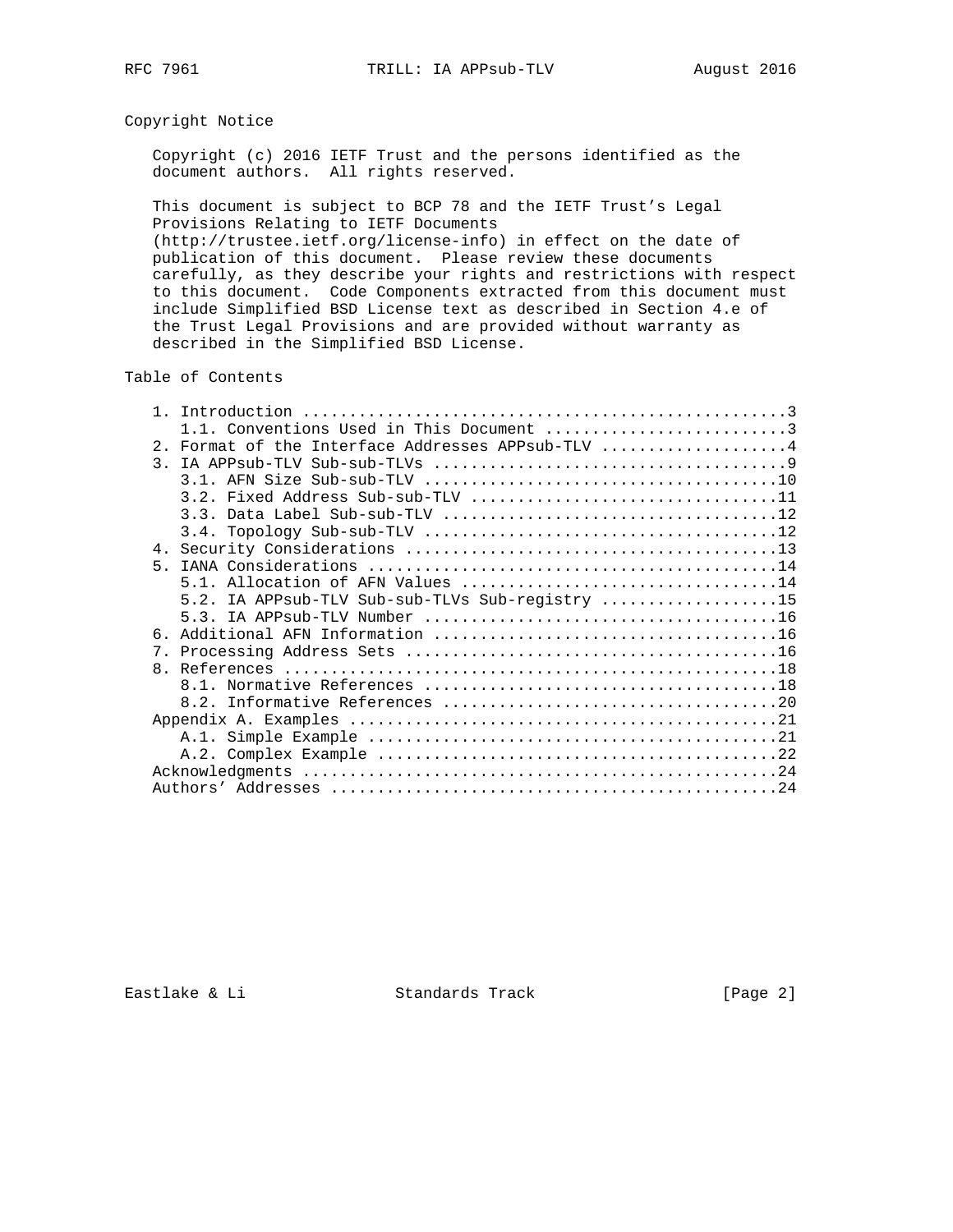### 1. Introduction

 This document specifies a TRILL (Transparent Interconnection of Lots of Links) [RFC6325] IS-IS application sub-TLV (APPsub-TLV) [RFC6823] that enables the convenient representation of sets of addresses where all of the addresses in each set designate the same interface (port). For example, a 48-bit MAC (Media Access Control) [RFC7042] address, IPv4 address, and IPv6 address can be reported as all three designating the same interface. In addition, a Data Label (VLAN or Fine-Grained Label (FGL) [RFC7172]) is specified for the interface, along with the TRILL switch and, optionally, the TRILL switch port from which the interface is reachable. Such information could be used in some cases to synthesize responses to, or bypass the need for, the Address Resolution Protocol (ARP) [RFC826], the IPv6 Neighbor Discovery (ND) [RFC4861] protocol, the Reverse Address Resolution Protocol (RARP) [RFC903], or the flooding of unknown destination MAC addresses [ARPND]. If the information reported is complete, it can also be used to detect and discard packets with forged source addresses.

 This APPsub-TLV appears inside the TRILL GENINFO TLV specified in the End Station Address Distribution Information (ESADI) RFC [RFC7357] but may also occur in other application contexts. The "directory assistance" TRILL Edge services [DirectoryScheme] are expected to make use of this APPsub-TLV.

 Although in some IETF protocols address field types are represented by an Ethertype [RFC7042] or a hardware address type [RFC5494], only the Address Family Number (AFN) is used in this APPsub-TLV to represent the address field type.

#### 1.1. Conventions Used in This Document

 The key words "MUST", "MUST NOT", "REQUIRED", "SHALL", "SHALL NOT", "SHOULD", "SHOULD NOT", "RECOMMENDED", "MAY", and "OPTIONAL" in this document are to be interpreted as described in [RFC2119]. Capitalized IANA-related terms such as "Expert Review" are to be interpreted as described in [RFC5226].

 The terminology and acronyms of [RFC6325] are used herein, along with the following additional acronyms and terms:

 AFN: Address Family Number (http://www.iana.org/assignments/address-family-numbers/)

APPsub-TLV: Application sub-TLV [RFC6823]

Data Label: VLAN or FGL

Eastlake & Li Standards Track [Page 3]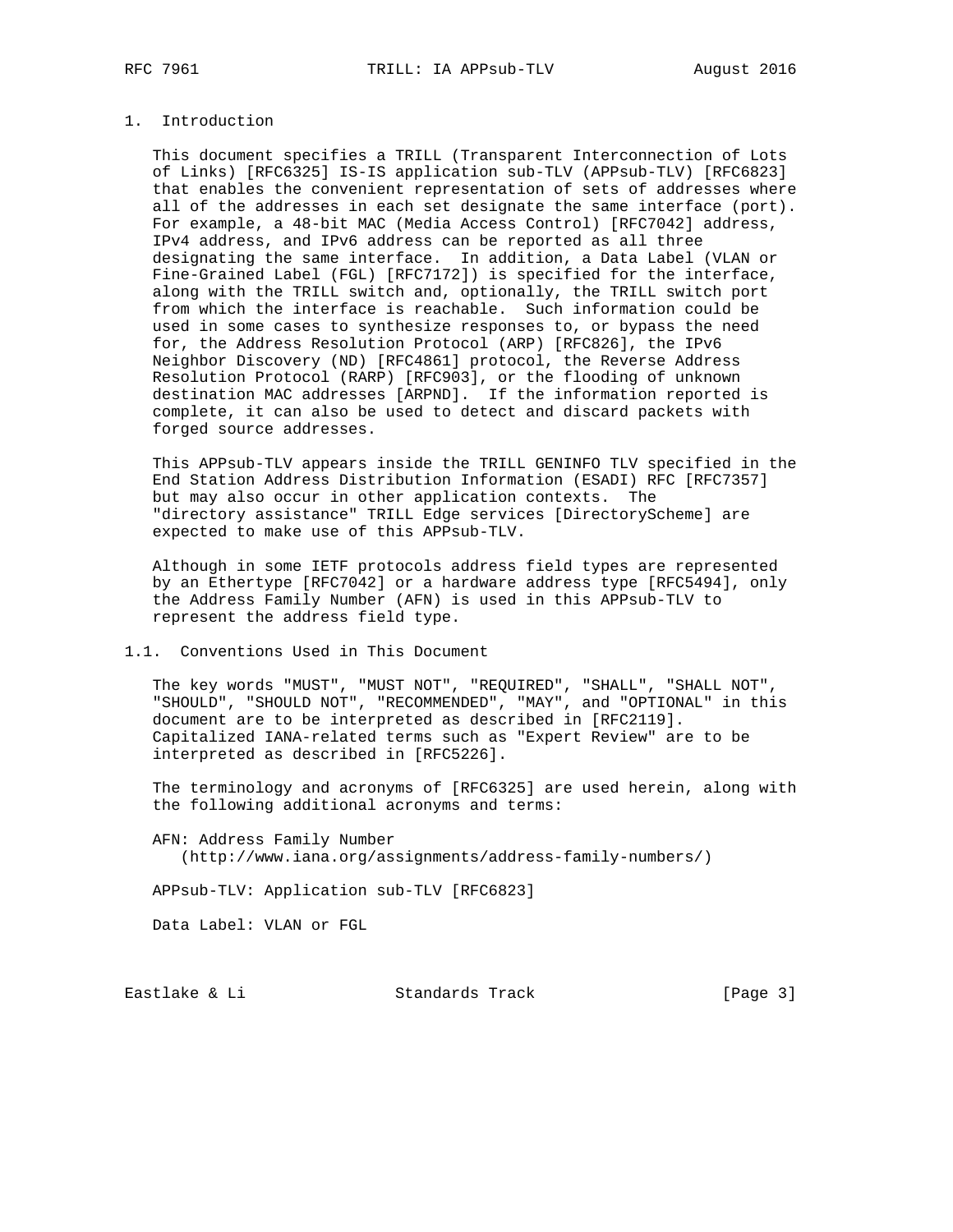FGL: Fine-Grained Label [RFC7172]

IA: Interface Address(es)

MAC: Media Access Control

 Nickname: A 16-bit TRILL switch identifier, as specified in Section 3.7 of [RFC6325] and as updated by Section 4 of [RFC7780]

RBridge: An alternative name for a TRILL switch

TRILL switch: A device that implements the TRILL protocol

2. Format of the Interface Addresses APPsub-TLV

 The Interface Addresses (IA) APPsub-TLV is used to advertise a set of addresses indicating the same interface (port) within a Data Label (VLAN or FGL). It also associates that interface with the TRILL switch and, optionally, the TRILL switch port by which the interface is reachable. These addresses can be in different address families. For example, the IA APPsub-TLV can be used to declare that a particular interface with specified IPv4, IPv6, and 48-bit MAC addresses in some particular Data Label is reachable from a particular TRILL switch. While those three types of addresses are likely to be the only types of interest, any address type for which an AFN has been assigned by IANA can be represented.

 The Template field in a particular IA APPsub-TLV indicates the format of each Address Set it carries. Certain well-known sets of addresses are represented by special values. Other sets of addresses are specified by a list of AFNs. The Template format that uses a list of AFNs provides an explicit pattern for the type and order of addresses in each Address Set in the IA APPsub-TLV that includes that Template.

 A device or application making use of IA APPsub-TLV data is not required to make use of all IA data. For example, a device or application that was only interested in MAC and IPv6 addresses could ignore any IPv4 or other types of address information that was present.

Eastlake & Li Standards Track [Page 4]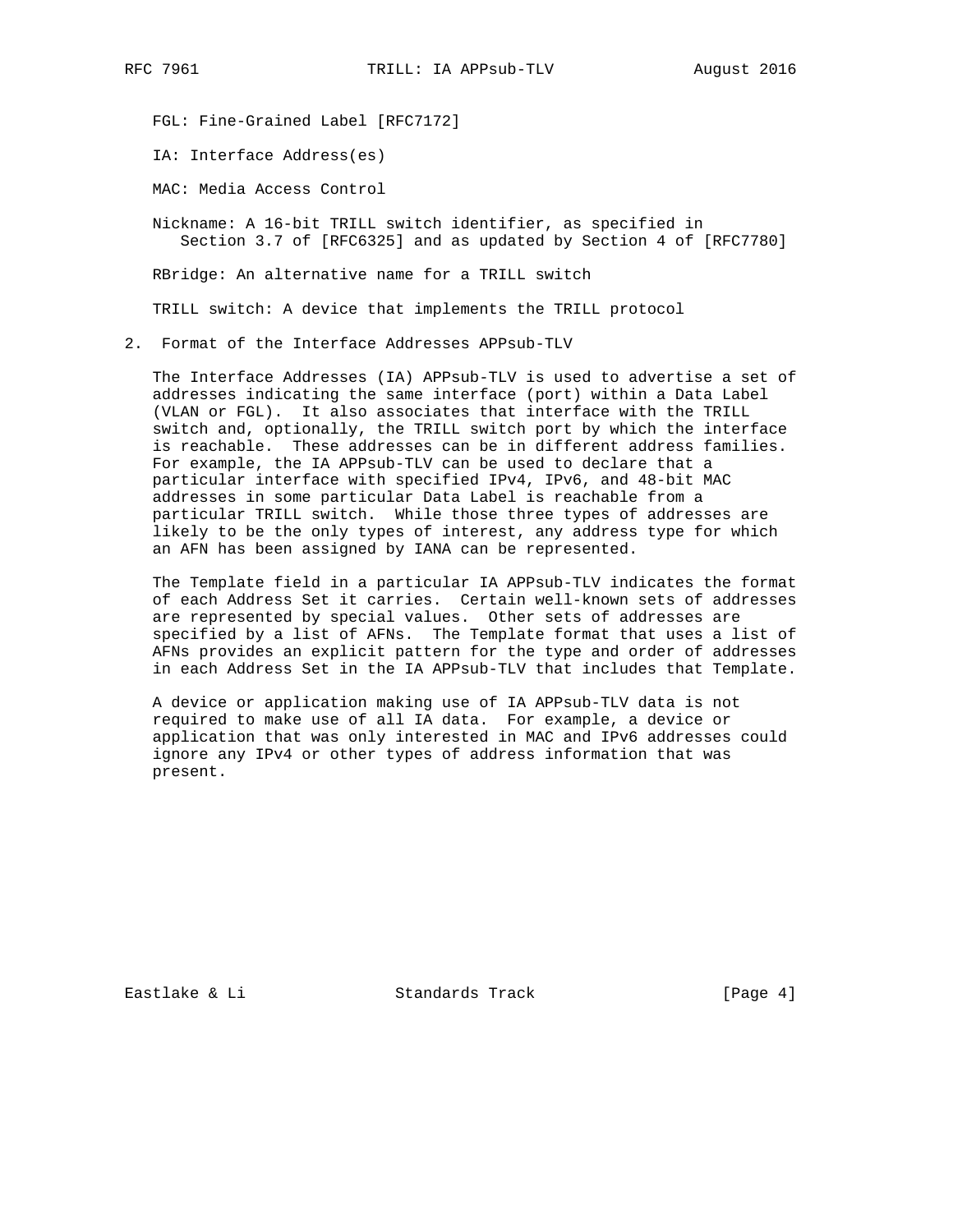Figure 1 shows an IA APPsub-TLV as it would appear inside an IS-IS Flooding Scope Link State PDU (FS-LSP) using an extended flooding scope [RFC7356] TLV -- for example, in ESADI [RFC7357]. Within an IS-IS FS-LSP using traditional [ISO-10589] TLVs, the Type and Length would be 1-byte unsigned integers equal to or less than 255, but with an extended TLV, the Type and Length are 2-byte unsigned integers.

|                                    | +-+-+-+-+-+-+-+-+-+-+-+-+-+-+-+-+-                                       |                                             |
|------------------------------------|--------------------------------------------------------------------------|---------------------------------------------|
| Type = $(10)$                      |                                                                          | $(2 \text{ bytes})$                         |
| Length                             | +-+-+-+-+-+-+-+-+-+-+-+-+-+-+-+-+-<br>+-+-+-+-+-+-+-+-+-+-+-+-+-+-+-+-+- | $(2 \text{ bytes})$                         |
| Addr Sets End                      | +-+-+-+-+-+-+-+-+-+-+-+-+-+-+-+-+-                                       | $(2 \text{ bytes})$                         |
| Nickname                           | +-+-+-+-+-+-+-+-+-+-+-+-+-+-+-+-+-                                       | $(2 \text{ bytes})$                         |
| Flags<br>+-+-+-+-+-+-+-+-+         |                                                                          | $(1 \text{byte})$                           |
| Confidence<br>+-+-+-+-+-+-+-+-+-+- |                                                                          | $(1 \text{byte})$                           |
| Template                           |                                                                          | (variable)                                  |
|                                    |                                                                          | Address Set 1 (size determined by Template) |
|                                    |                                                                          | Address Set 2 (size determined by Template) |
|                                    |                                                                          | Address Set N (size determined by Template) |
|                                    | optional sub-sub-TLVs<br>+-+-+-+-+-+-+-+-+-+-+-+-                        |                                             |

Figure 1: Interface Addresses APPsub-TLV

- o Type: Interface Addresses TRILL APPsub-TLV type; set to 10 (IA-SUBTLV).
- o Length: Variable; minimum 7. If Length is 6 or less or if the APPsub-TLV extends beyond the size of an encompassing TRILL GENINFO TLV or other context, the APPsub-TLV MUST be ignored. For manageability, a counter reflecting the receipt of such malformed IA APPsub-TLVs should be maintained.

Eastlake & Li Standards Track [Page 5]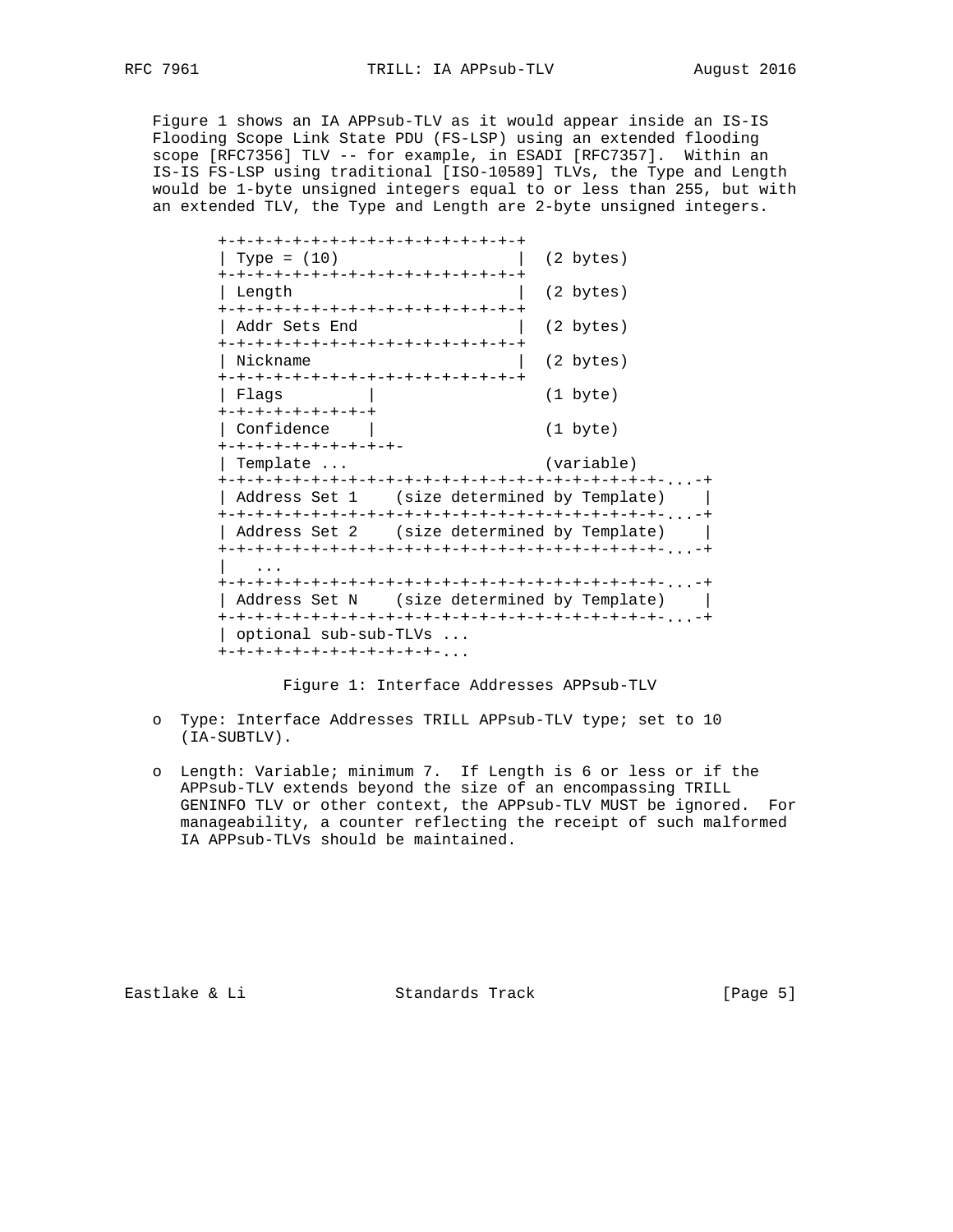- o Addr Sets End: The unsigned integer byte number, within the IA APPsub-TLV value part, of the last byte of the last Address Set, where the first byte is numbered 1. This will be the number of the byte just before the first sub-sub-TLV if any sub-sub-TLVs are present (see Section 3). The processing is as follows:
	- If this field is greater than Length or points to before the end of the Template, the IA APPsub-TLV is corrupt and MUST be discarded.
	- If this field is equal to Length, there are no sub-sub-TLVs.
	- If this field is less than Length, sub-sub-TLVs are parsed as specified in Section 3.

Note: This field is always 2 bytes in size.

- o Nickname: The nickname (see Section 1.1) of the TRILL switch by which the Address Sets are reachable. If 0, the Address Sets are reachable from the TRILL switch originating the message containing the APPsub-TLV (for example, an ESADI [RFC7357] message).
- o Flags: A byte of flags, as follows:

 0 1 2 3 4 5 6 7 +-+-+-+-+-+-+-+-+  $|D|L|$  RESV  $|$ +-+-+-+-+-+-+-+-+

- D: Directory flag: If D is 1, the APPsub-TLV contains directory information [RFC7067].
- L: Local flag: If L is 1, the APPsub-TLV contains information learned locally by observing ingressed frames [RFC6325]. (Both D and L can be set to 1 in the same IA APPsub-TLV if a TRILL switch had learned an address locally and also advertised it as a directory.)
- RESV: Additional reserved flag bits that MUST be sent as zero and ignored on receipt.
- o Confidence: This 8-bit unsigned quantity in the range 0 to 254 indicates the confidence level in the addresses being transported (see Section 4.8.2 of [RFC6325]). A value of 255 is treated as if it was 254.

Eastlake & Li **Standards Track** [Page 6]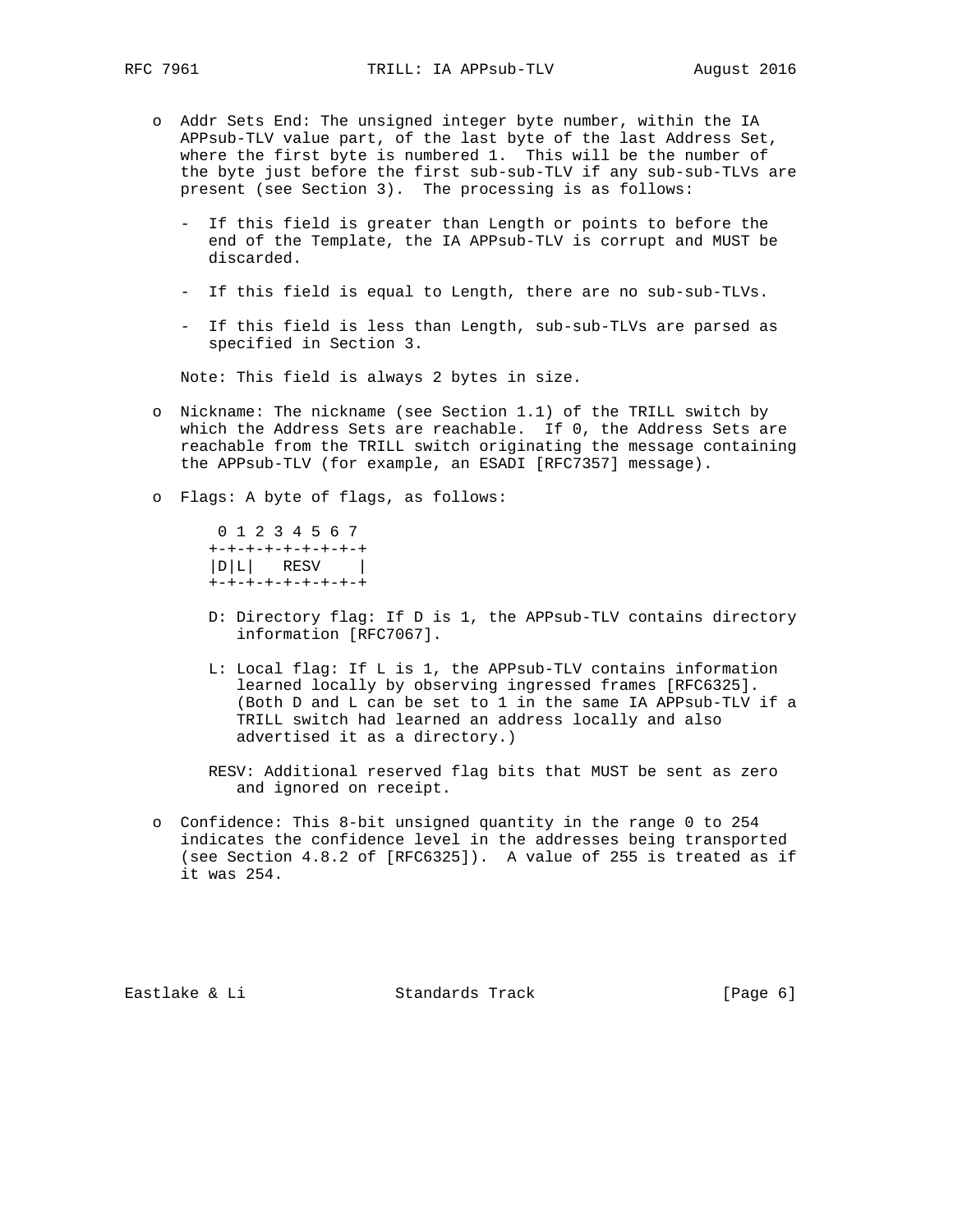o Template: The initial byte of this field is the unsigned integer K. If K has a value from 1 to 31, it indicates that this initial byte is followed by a list of K AFNs that specify the exact structure and order of each Address Set occurring later in the APPsub-TLV. K can be 1, which is the minimum valid value. If K is 0, the IA APPsub-TLV is ignored. If K is 32 to 254, the length of the Template field is 1 byte, and its value is intended to correspond to a particular ordered set of AFNs, some of which are specified below. The value of 255 for K is reserved for future definition and causes the IA APPsub-TLV to be ignored.

 If the Template uses explicit AFNs, it looks like the following, with the number of AFNs, up to 31, equal to K.

 +-+-+-+-+-+-+-+-+ | K | (1 byte) +-+-+-+-+-+-+-+-+-+-+-+-+-+-+-+-+ | AFN 1 | (2 bytes) +-+-+-+-+-+-+-+-+-+-+-+-+-+-+-+-+ | AFN 2 | (2 bytes) +-+-+-+-+-+-+-+-+-+-+-+-+-+-+-+-+ | ... +-+-+-+-+-+-+-+-+-+-+-+-+-+-+-+-+ | AFN K | (2 bytes) +-+-+-+-+-+-+-+-+-+-+-+-+-+-+-+-+

 For K in the range 32 to 39, values indicate a specific sequence, as specified below. The values of K from 40 to 254 are reserved for future specification. If the value of K is not understood by a receiver of the IA-APPsub-TLV, any Address Sets present are ignored.

 K Addresses in order of occurrence --- -------------------------------- 32 48-bit MAC 33 48-bit MAC, IPv4 34 48-bit MAC, IPv6 35 48-bit MAC, IPv4, IPv6 36 48-bit MAC, RBridge port 37 48-bit MAC, IPv4, RBridge port 38 48-bit MAC, IPv6, RBridge port 39 48-bit MAC, IPv4, IPv6, RBridge port

> For ease of decoding, note that for values of K between 32 and 39 inclusive, the 0x01 bit indicates that an IPv4 address is present, the 0x02 bit indicates that an IPv6 address is present, and the 0x04 bit indicates that an RBridge Port ID is present.

Eastlake & Li Standards Track [Page 7]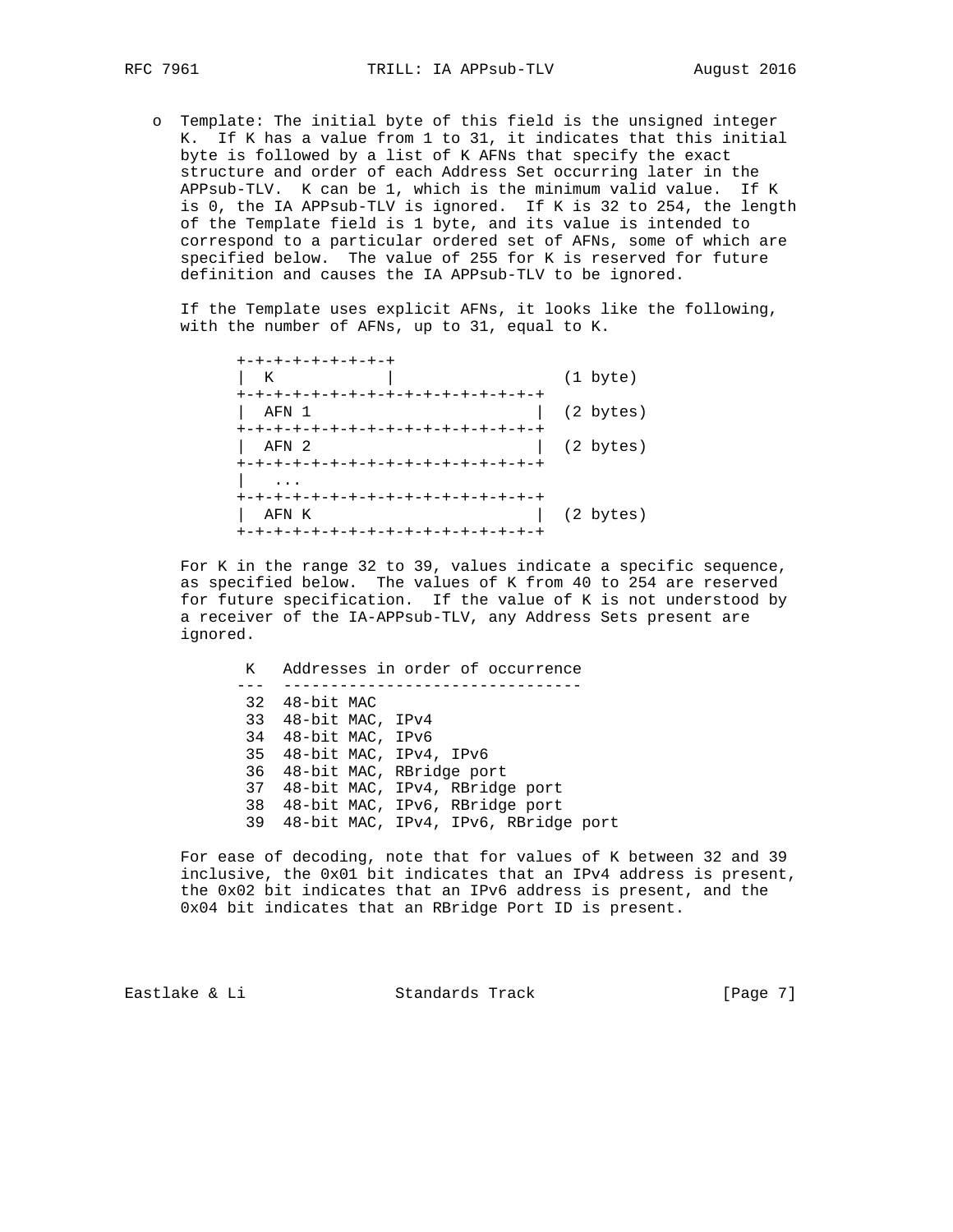- o AFN: A 2-byte Address Family Number. The number of AFNs present is given by K, except that there are no AFNs if K is greater than 31. The AFN sequence specifies the structure of the Address Sets occurring later in the TLV. For example, if the Template size is 2 and the two AFNs present are the AFNs for a 48-bit MAC and an IPv4 address, in that order, then each Address Set present will consist of a 6-byte MAC address followed by a 4-byte IPv4 address. If any AFNs are present that are unknown to the receiving IS and the length of the corresponding address is not provided by a sub-sub-TLV as specified below, the receiving IS will be unable to parse the Address Sets and MUST ignore the IA APPsub-TLV.
- o Address Set: Each Address Set in the APPsub-TLV consists of exactly the same sequence of addresses and types as specified by the Template earlier in the APPsub-TLV. No alignment, other than to a byte boundary, is provided. The addresses in each Address Set are contiguous with no unused bytes between them, and the Address Sets are contiguous with no unused bytes between successive Address Sets. The Address Sets must fit within the TLV. See Section 7 on interpreting certain Address Sets.
- o sub-sub-TLVs: If the Address Sets indicated by Addr Sets End do not completely fill the length of the APPsub-TLV (as indicated by the Length field), then per Section 4 of [RFC5305] the remaining bytes are parsed as sub-sub-TLVs. Any such sub-sub-TLVs that are not known to the receiving TRILL switch are ignored. Should this parsing not be possible -- for example, there is only one remaining byte or an apparent sub-sub-TLV extends beyond the end of the TLV -- the containing IA APPsub-TLV is considered corrupt and is ignored. (Several sub-sub-TLV types are specified in Section 3.)

 Different IA APPsub-TLVs within the same or different LSPs or other data structures may have different Templates. The same AFN may occur more than once in a Template, and the same address may occur in different Address Sets. For example, a 48-bit MAC address interface might have three different IPv6 addresses. This could be represented by an IA APPsub-TLV whose Template specifically provided for one EUI-48 address and three IPv6 addresses; this might be an efficient format if there were multiple interfaces with that pattern. Alternatively, a Template with one 48-bit MAC and one IPv6 address could be used in an IA APPsub-TLV with three Address Sets each having the same MAC address but different IPv6 addresses; this might be the most efficient format if only one interface had multiple IPv6 addresses and other interfaces had only one IPv6 address.

Eastlake & Li Standards Track [Page 8]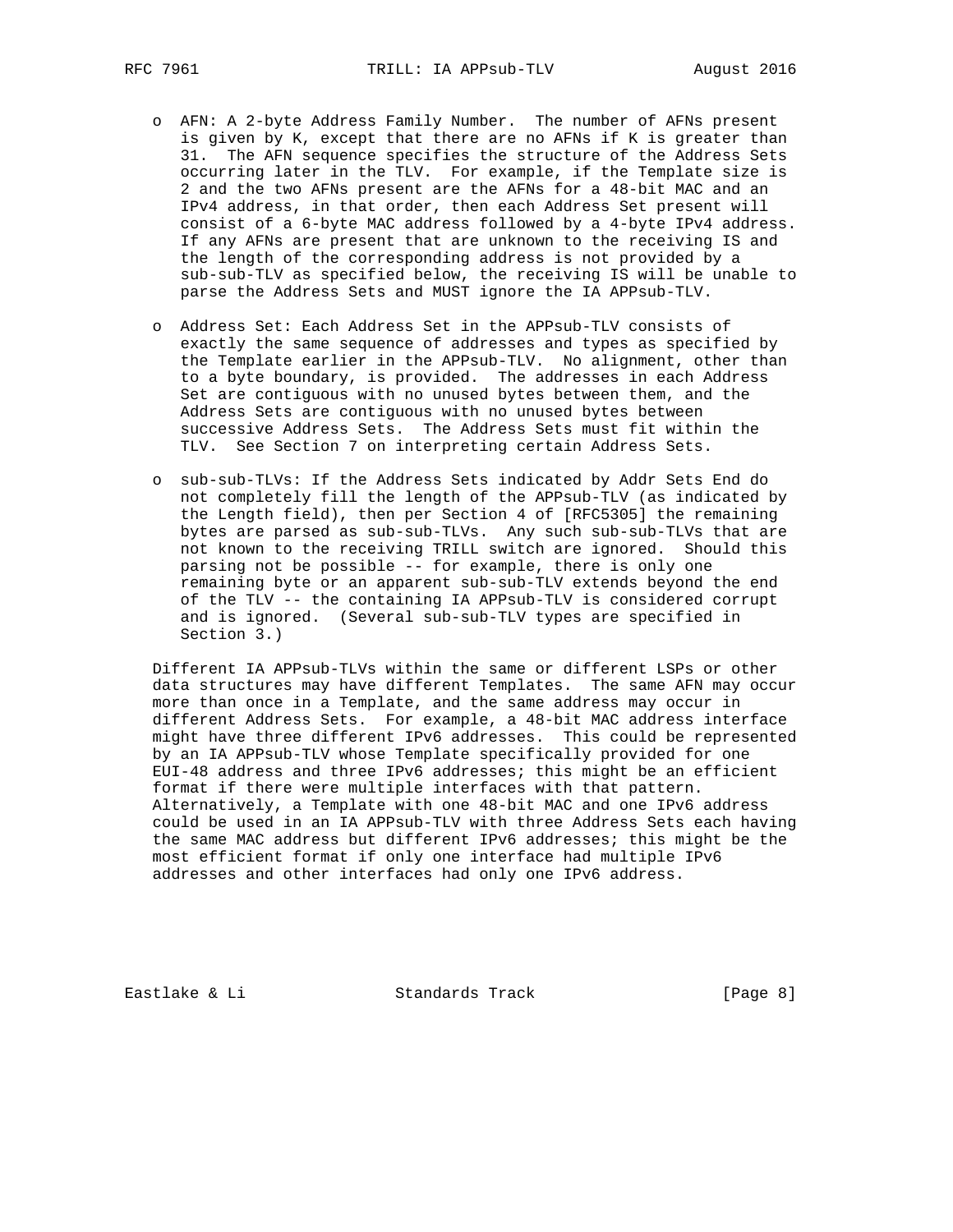In order to be able to parse the Address Sets, a receiving TRILL switch must know at least the size of the address for each AFN or address type the Template specifies; however, the presence of the Addr Sets End field means that the sub-sub-TLVs, if any, can always be located by a receiver. A TRILL switch can be assumed to know the size of the AFNs mentioned in Section 5. Should a TRILL switch wish to include an AFN that some receiving TRILL switch in the campus may not know, it SHOULD include an AFN Size sub-sub-TLV as described in Section 3.1. If an IA APPsub-TLV is received with one or more AFNs in its Template for which the receiving TRILL switch does not know the length and for which an AFN Size sub-sub-TLV is not present, that IA APPsub-TLV MUST be ignored.

 For manageability, a counter of ill-formed IA APPsub-TLVs received and ignored due to unknown K, unknown AFN, and the like (as described above) should be maintained.

3. IA APPsub-TLV Sub-sub-TLVs

 IA APPsub-TLVs can have sub-sub-TLVs (sub-TLVs of sub-TLVs [RFC5305]) at the end, as specified below. These sub-sub-TLVs occur after the Address Sets. The amount of space available for sub-sub-TLVs is determined from the overall IA APPsub-TLV length and the value of the Addr Sets End byte.

 There is no ordering restriction on sub-sub-TLVs. Unless otherwise specified, each sub-sub-TLV type can occur zero, one, or many times in an IA APPsub-TLV. Any sub-sub-TLVs for which the Type is unknown are ignored. For manageability, a counter of sub-sub-TLVs received and ignored due to an unknown Type or other reasons, as described below, should be maintained.

 The data structures of the sub-sub-TLVs shown below, with 2-byte Types and Lengths, assume that the enclosing IA APPsub-TLV is in an extended LSP TLV [RFC7356] or some non-LSP context. If they were used in an IA APPsub-TLV in a non-extended LSP [ISO-10589], then only 1-byte Types and Lengths could be used. As a result, any sub-sub-TLV types greater than 255 could not be used, and Length would be limited to 255.

Eastlake & Li Standards Track [Page 9]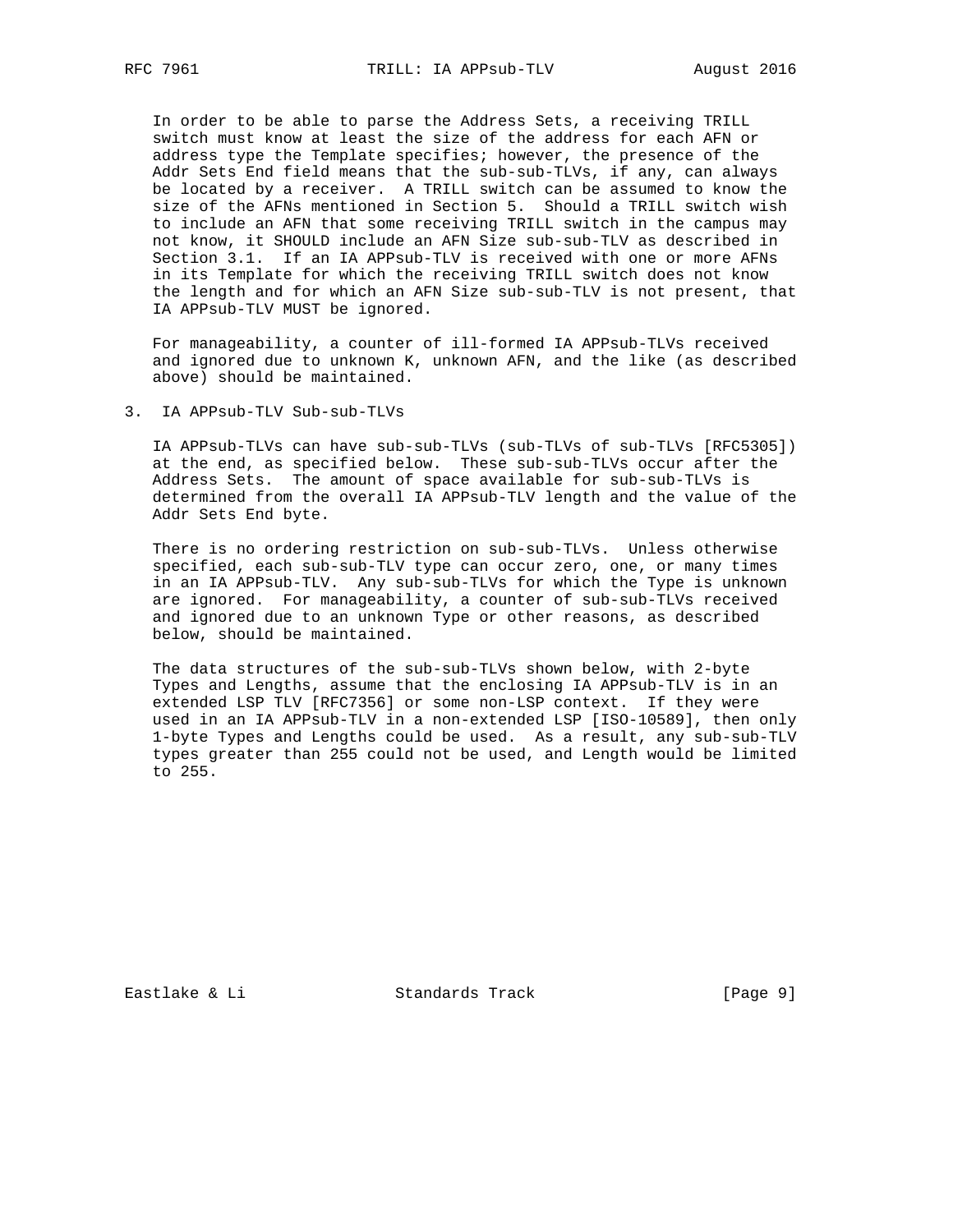- 
- 3.1. AFN Size Sub-sub-TLV

 Using this sub-sub-TLV, the originating TRILL switch can specify the size of an address type. This is useful under the following two circumstances:

- 1. One or more AFNs that are unknown to the receiving TRILL switch appear in the Template. If an AFN Size sub-sub-TLV is present for each such AFN, then at least the IA APPsub-TLV can be parsed, and possibly other addresses in each Address Set can still be used.
- 2. If an AFN occurs in the Template that represents a variable-length address, this sub-sub-TLV gives its size for all occurrences in that IA APPsub-TLV.

 +-+-+-+-+-+-+-+-+-+-+-+-+-+-+-+-+ | Type = AFNsz | (2 bytes) +-+-+-+-+-+-+-+-+-+-+-+-+-+-+-+-+ | Length | (2 bytes) +-+-+-+-+-+-+-+-+-+-+-+-+-+-+-+-+-+-+-+-+-+-+-+-+ | AFN Size Record 1 +-+-+-+-+-+-+-+-+-+-+-+-+-+-+-+-+-+-+-+-+-+-+-+-+ | AFN Size Record 2 | (3 bytes) +-+-+-+-+-+-+-+-+-+-+-+-+-+-+-+-+-+-+-+-+-+-+-+-+ | ... +-+-+-+-+-+-+-+-+-+-+-+-+-+-+-+-+-+-+-+-+-+-+-+-+ | AFN Size Record N | (3 bytes) +-+-+-+-+-+-+-+-+-+-+-+-+-+-+-+-+-+-+-+-+-+-+-+-+

Figure 2: AFN Size Sub-sub-TLV

Where each AFN Size Record is structured as follows:

| +-+-+-+-+-+-+-+-+-+-+-+-+-+-+-+-+-+ |                     |
|-------------------------------------|---------------------|
| AFN                                 | $(2 \text{ bytes})$ |
| +-+-+-+-+-+-+-+-+-+-+-+-+-+-+-+-+-  |                     |
| AdrSize                             | (1 byte)            |
| +-+-+-+-+-+-+-+-+                   |                     |

- o Type: AFN Size sub-sub-TLV type; set to 1 (AFNsz).
- o Length: 3\*N, where N is the number of AFN Size Records present. If Length is not a multiple of 3, the sub-sub-TLV MUST be ignored.
- o AFN Size Record(s): Zero or more 3-byte records, each giving the size of an address type identified by an AFN.

Eastlake & Li Standards Track [Page 10]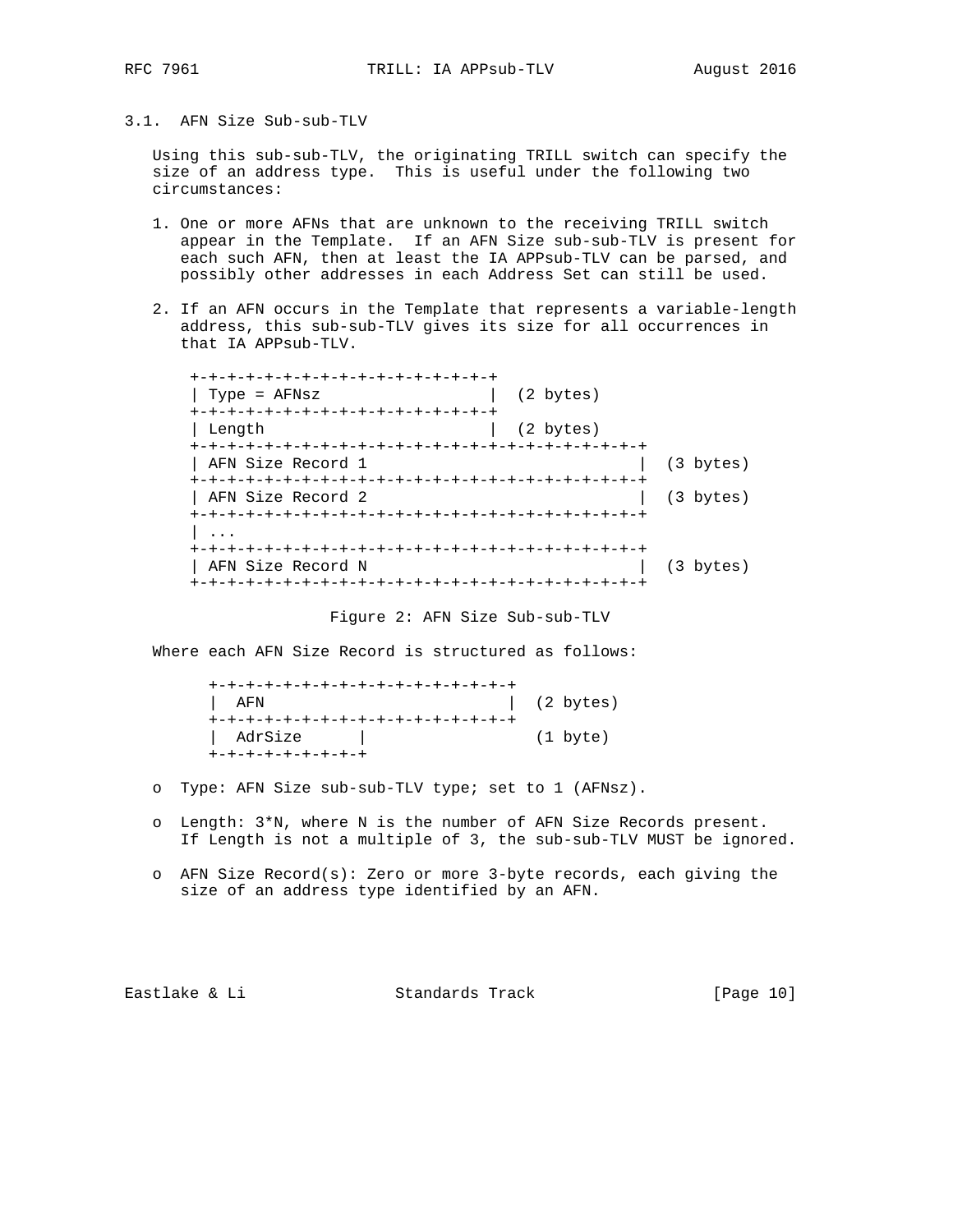- o AFN: The AFN whose length is being specified by the AFN Size Record.
- o AdrSize: The length, in bytes, of addresses specified by the AFN field as an unsigned integer.

 An AFN Size sub-sub-TLV for any AFN known to the receiving TRILL switch is compared with the size known to the TRILL switch. If they differ, the IA APPsub-TLV is assumed to be corrupt and MUST be ignored.

3.2. Fixed Address Sub-sub-TLV

 There may be cases where, in a particular IA APPsub-TLV, the same address would appear in every Address Set across the IA APPsub-TLV. To avoid wasted space, this sub-sub-TLV can be used to indicate such a fixed address. The address or addresses incorporated into the sets by this sub-sub-TLV are NOT mentioned in the IA APPsub-TLV Template.

| +-+-+-+-+-+-+-+-+-+-+-+-+-+-+-+-+-+ |                     |
|-------------------------------------|---------------------|
| Type = FIXEDADR                     | $(2 \text{ bytes})$ |
| +-+-+-+-+-+-+-+-+-+-+-+-+-+-+-+-+-+ |                     |
| Length                              | $(2 \text{ bytes})$ |
| +-+-+-+-+-+-+-+-+-+-+-+-+-+-+-+-+-+ |                     |
| AFN                                 | (2 bytes)           |
| +-+-+-+-+-+-+-+-+-+-+-+-+-+-+-+-+-+ |                     |
| Fixed Address                       | (variable)          |
| +-+-+-+-+-+-+-+-+-+-+-+-+-+-        |                     |

Figure 3: Fixed Address Sub-sub-TLV

- o Type: Data Label sub-sub-TLV type; set to 2 (FIXEDADR).
- o Length: Variable; minimum 2. If Length is 0 or 1, the sub-sub-TLV MUST be ignored.
- o AFN: Address Family Number of the Fixed Address.
- o Fixed Address: The address of the Type indicated by the preceding AFN field that is considered to be part of every Address Set in the IA APPsub-TLV.

 The Length field implies a size for the Fixed Address. If that size differs from the size of the address type for the given AFN as known by the receiving TRILL switch, the Fixed Address sub-sub-TLV is considered corrupt and MUST be ignored.

Eastlake & Li Standards Track [Page 11]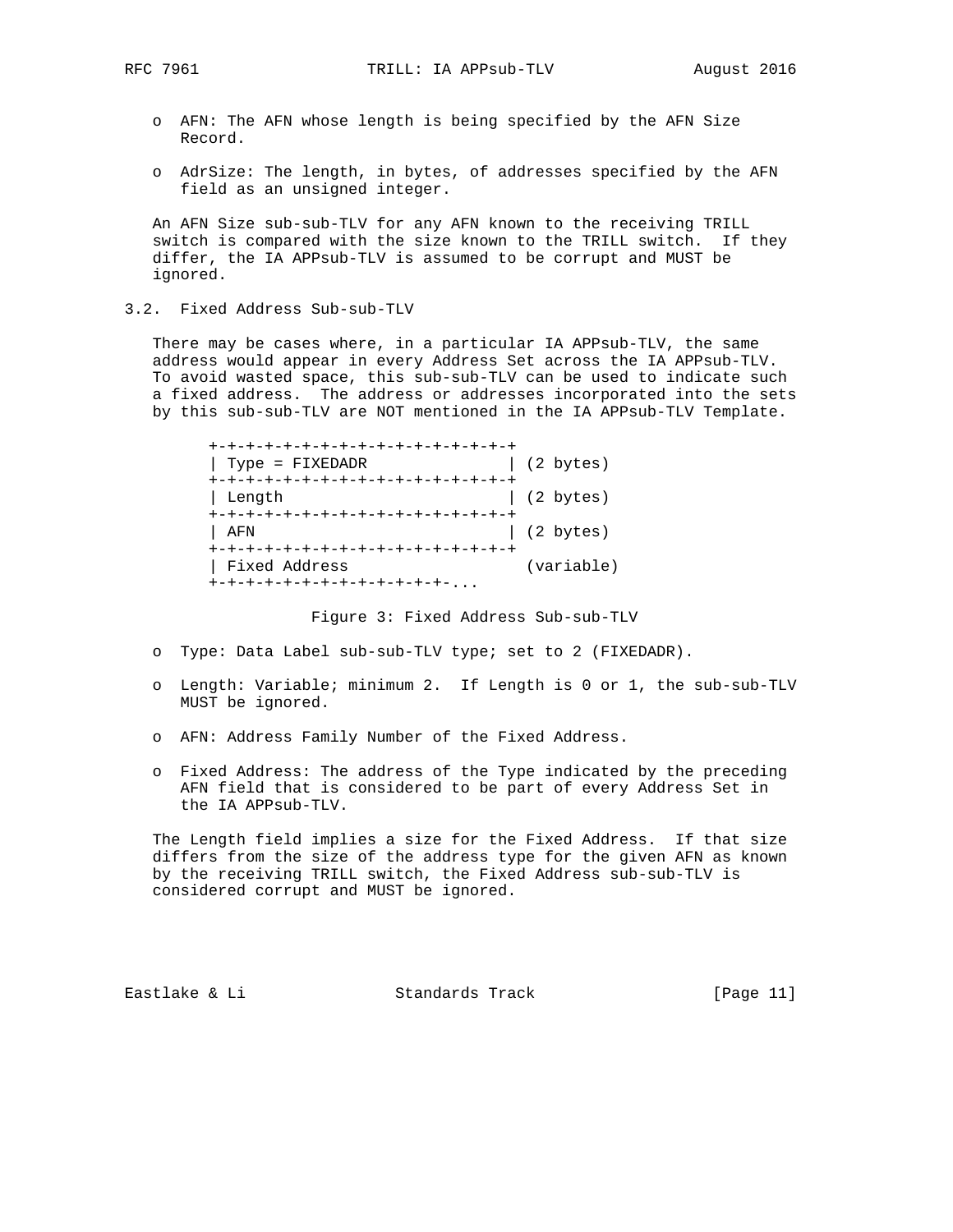3.3. Data Label Sub-sub-TLV

 This sub-sub-TLV indicates the Data Label within which the interfaces listed in the IA APPsub-TLV are reachable. It is useful if the IA APPsub-TLV occurs outside of the context of a message specifying the Data Label or if it is desired and permitted to override that specification. Multiple occurrences of this sub-sub-TLV indicate that the interfaces are reachable in all of the Data Labels given.

 +-+-+-+-+-+-+-+-+-+-+-+-+-+-+-+-+ |Type = DATALEN | (2 bytes) +-+-+-+-+-+-+-+-+-+-+-+-+-+-+-+-+ | Length | (2 bytes) +-+-+-+-+-+-+-+-+-+-+-+-+-+-+-+-+ | Data Label (variable) +-+-+-+-+-+-+-+-+-+-+-+-+-...

Figure 4: Data Label Sub-sub-TLV

- o Type: Data Label sub-TLV type; set to 3 (DATALEN).
- o Length: 2 or 3. If Length is some other value, the sub-sub-TLV MUST be ignored.
- o Data Label: If Length is 2, the bottom 12 bits of the Data Label are a VLAN ID and the top 4 bits are reserved (MUST be sent as zero and ignored on receipt). If Length is 3, the three Data Label bytes contain an FGL [RFC7172].
- 3.4. Topology Sub-sub-TLV

 The presence of this sub-sub-TLV indicates that the interfaces given in the IA APPsub-TLV are reachable in the topology given. It is useful if the IA APPsub-TLV occurs outside of the context of a message indicating the topology or if it is desired and permitted to override that specification. If it occurs multiple times, then the Address Sets are in all of the topologies given.

| +-+-+-+-+-+-+-+-+-+-+-+-+-+-+-+-+-+ |                     |
|-------------------------------------|---------------------|
| $Type = TOPOLOGY$                   | $(2 \text{ bytes})$ |
| +-+-+-+-+-+-+-+-+-+-+-+-+-+-+-+-+-+ |                     |
| ∣ Length                            | $(2 \text{ bytes})$ |
| +-+-+-+-+-+-+-+-+-+-+-+-+-+-+-+-+-+ |                     |
| RESV   Topology   (2 bytes)         |                     |
| +-+-+-+-+-+-+-+-+-+-+-+-+-+-+-+-+-+ |                     |

Figure 5: Topology Sub-sub-TLV

Eastlake & Li Standards Track [Page 12]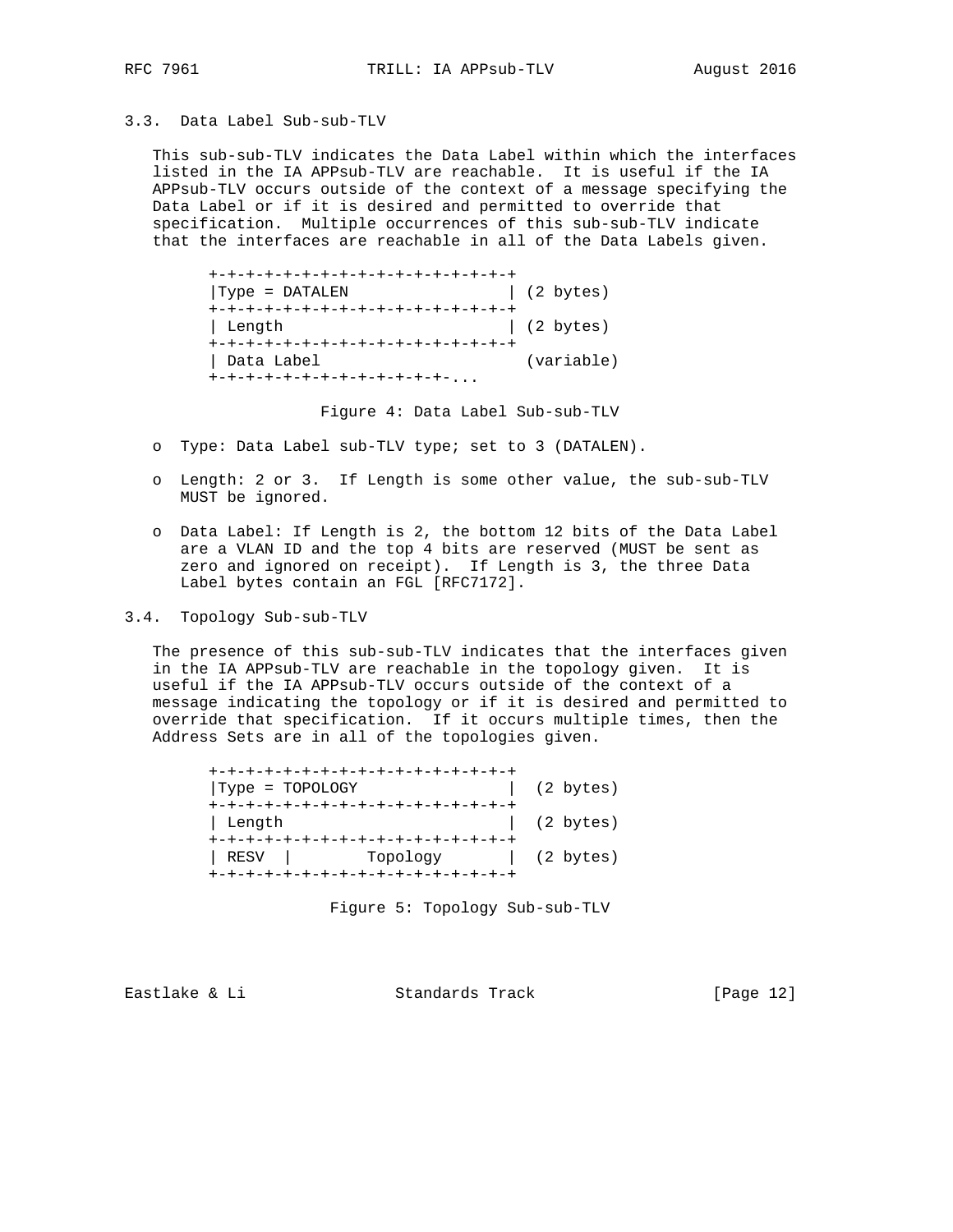- o Type: Topology sub-TLV type; set to 4 (TOPOLOGY).
- o Length: 2. If Length is some other value, the sub-sub-TLV MUST be ignored.
- o RESV: 4 reserved bits. MUST be sent as zero and ignored on receipt.
- o Topology: The 12-bit topology number [RFC5120].
- 4. Security Considerations

 The integrity of address mapping and reachability information as well as the correctness of Data Labels (VLANs or FGLs [RFC7172]) are very important. Forged, altered, or incorrect address mapping or data labeling can lead to delivery of packets to the incorrect party, violating security policy. However, this document merely describes a data format and does not provide any explicit mechanisms for securing that information, other than a few simple consistency checks that might detect some corrupted data. Security on the wire, or in storage, for this data is to be provided by the transport or storage used. For example, when transported with ESADI [RFC7357] or RBridge Channel [RFC7178], ESADI security or Channel Tunnel [ChannelTunnel] security mechanisms can be used, respectively.

 The address mapping and reachability information, if known to be complete and correct, can be used to detect some cases of forged packet source addresses [RFC7067]. In particular, if native traffic from an end station is received by a TRILL switch that would otherwise accept it but authoritative data indicates that the source address should not be reachable from the receiving TRILL switch, that traffic should be discarded. The data format specified in this document may optionally include a TRILL switch Port ID number so that this forged address filtering can be optionally applied with port granularity. For manageability, a counter of frames so discarded should be maintained.

See [RFC6325] for general TRILL security considerations.

Eastlake & Li Standards Track [Page 13]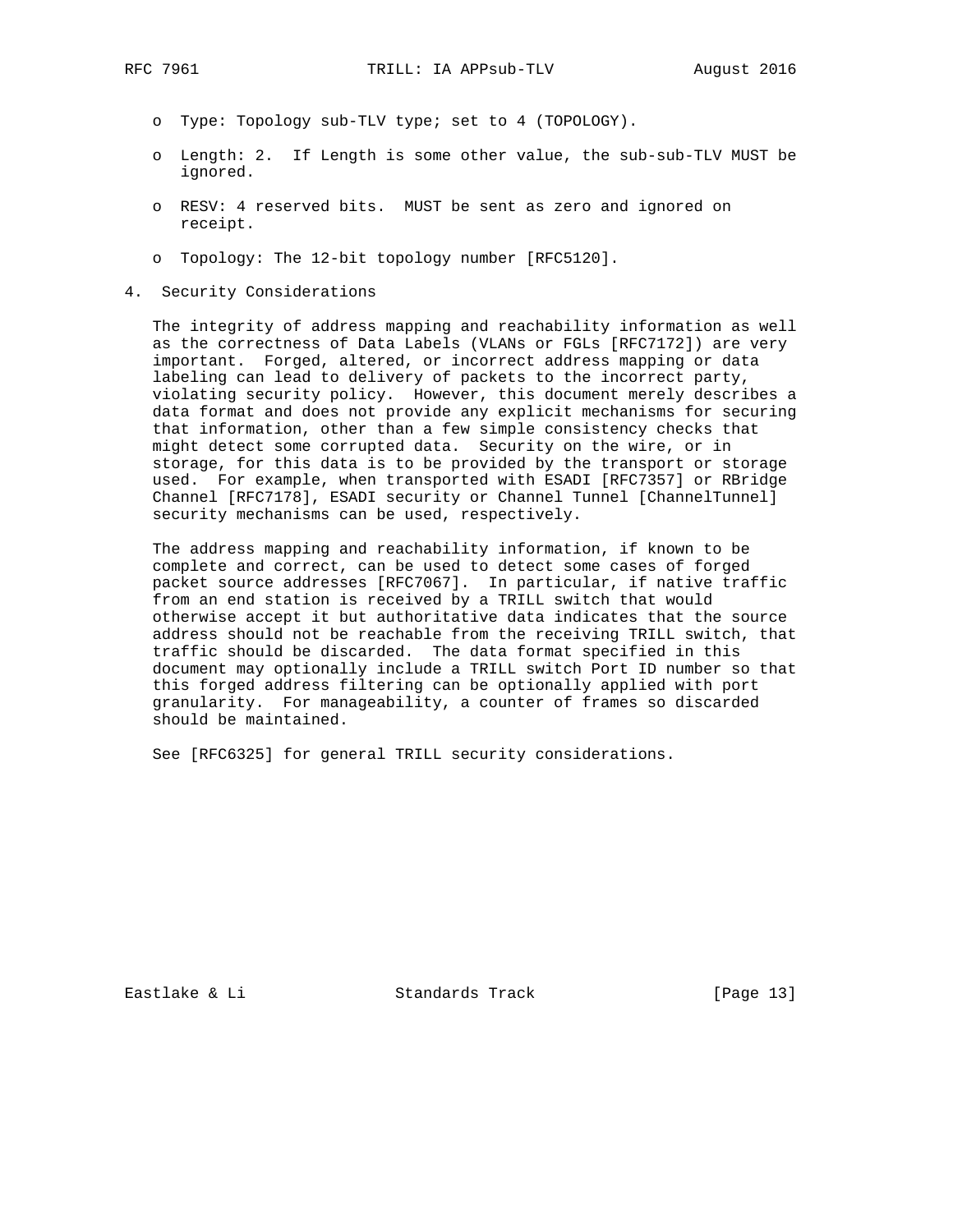## 5. IANA Considerations

The following subsections specify IANA allocations.

5.1. Allocation of AFN Values

 IANA has allocated values in the "Address Family Numbers" registry that may be useful for IA APPsub-TLVs. The values are as follows:

| Hex  | Decimal       | Description | References                            |
|------|---------------|-------------|---------------------------------------|
|      |               |             |                                       |
| 0001 |               | IPv4        |                                       |
| 0002 | $\mathcal{L}$ | IPv6        |                                       |
| 4005 | 16389         | 48-bit MAC  | Section 2.1 of [RFC7042]              |
| 4006 | 16390         | 64-bit MAC  | Section 2.2 of [RFC7042]              |
| 4007 | 16391         | OUI         | Section 6 of RFC 7961                 |
| 4008 | 16392         | MAC/24      | Section 6 of RFC 7961                 |
| 4009 | 16393         | MAC/40      | Section 6 of RFC 7961                 |
| 400A | 16394         | IPv6/64     | Section 6 of RFC 7961                 |
| 400B | 16395         |             | RBridge Port ID Section 6 of RFC 7961 |

 Other AFNs can be found at <http://www.iana.org/assignments/ address-family-numbers>.

See Section 7 on interpreting Address Sets.

Eastlake & Li Standards Track [Page 14]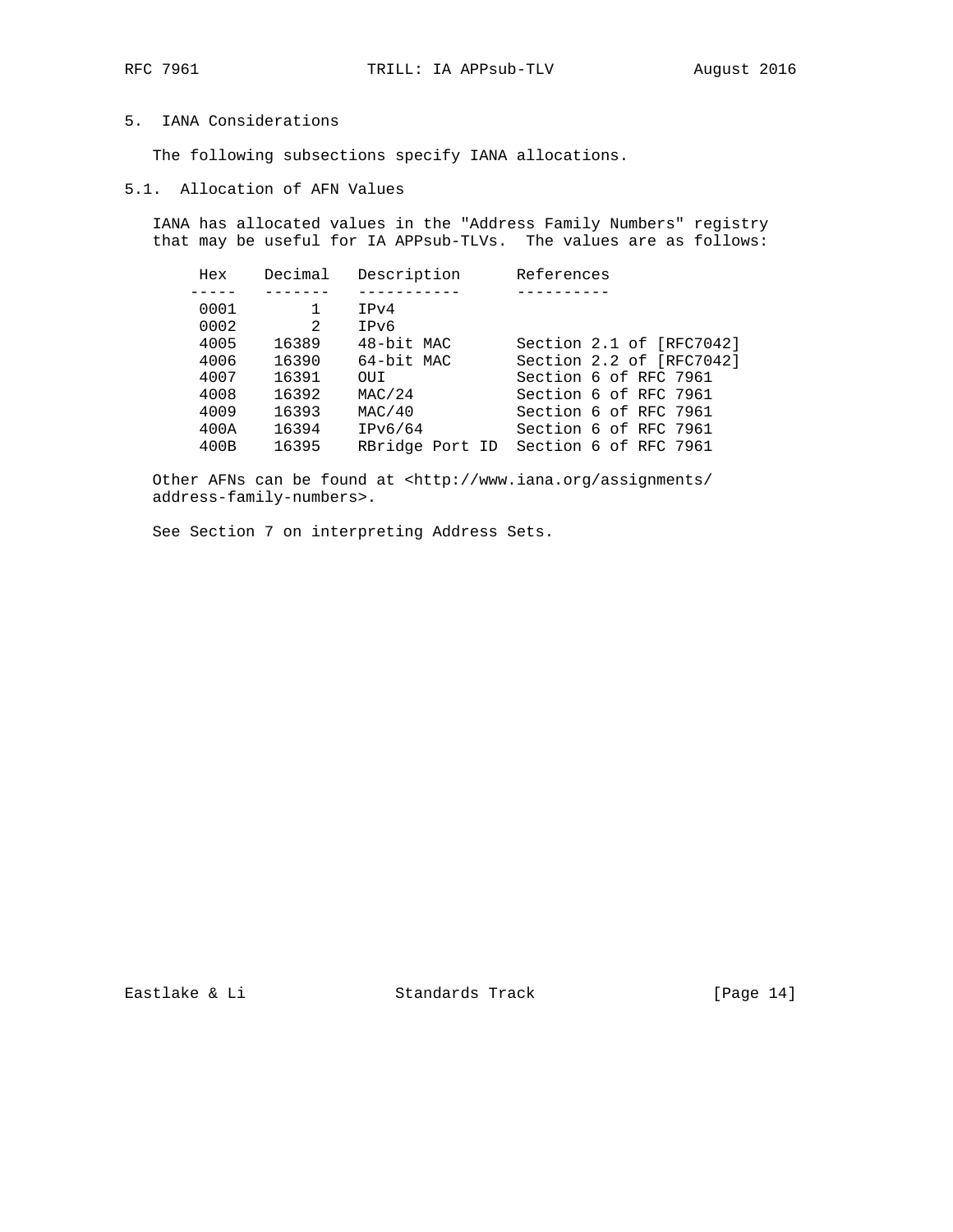5.2. IA APPsub-TLV Sub-sub-TLVs Sub-registry

 IANA has established a new sub-registry of the "Transparent Interconnection of Lots of Links (TRILL) Parameters" registry for sub-sub-TLVs of the Interface Addresses APPsub-TLV, with the following initial contents:

Name: Interface Addresses APPsub-TLV Sub-sub-TLVs

Procedure: Expert Review

Note: Types greater than 255 are not usable in some contexts.

Reference: RFC 7961

| Type      | Description   | Reference |
|-----------|---------------|-----------|
|           |               |           |
| O         | Reserved      | RFC 7961  |
|           | AFN Size      | RFC 7961  |
| 2         | Fixed Address | RFC 7961  |
| 3         | Data Label    | RFC 7961  |
| 4         | Topology      | RFC 7961  |
| $5 - 254$ | Unassigned    |           |
| 255       | Reserved      | RFC 7961  |
| 256-65534 | Unassigned    |           |
| 65535     | Reserved      | RFC 7961  |
|           |               |           |

 Expert Guidance: A designated expert for this registry should decide whether to permit the assignment of a type based on clear documentation of the proposed type as provided by the requester, such as a complete Internet-Draft. New types should not duplicate existing types. Requests should indicate whether a type less than 255 is desired; such types can be used in contexts where only 1 byte of a type (and usually only 1 byte of the length) is permitted. Types greater than 255 can only be used where 2-byte types are allowed, such as in Extended Level 1 Flooding Scope (E-L1FS) or Extended Level 1 Circuit Scope (E-L1CS) extended FS-LSPs [RFC7356]; in those contexts, lengths up to 65535 bytes can also be expressed, although they may not be usable if the resulting TLV would not fit into a larger context restricted by an MTU setting or the like. Values within the region below 255 and the region above 255 should be allocated sequentially, unless there is an extraordinary reason for a special value.

Eastlake & Li Standards Track [Page 15]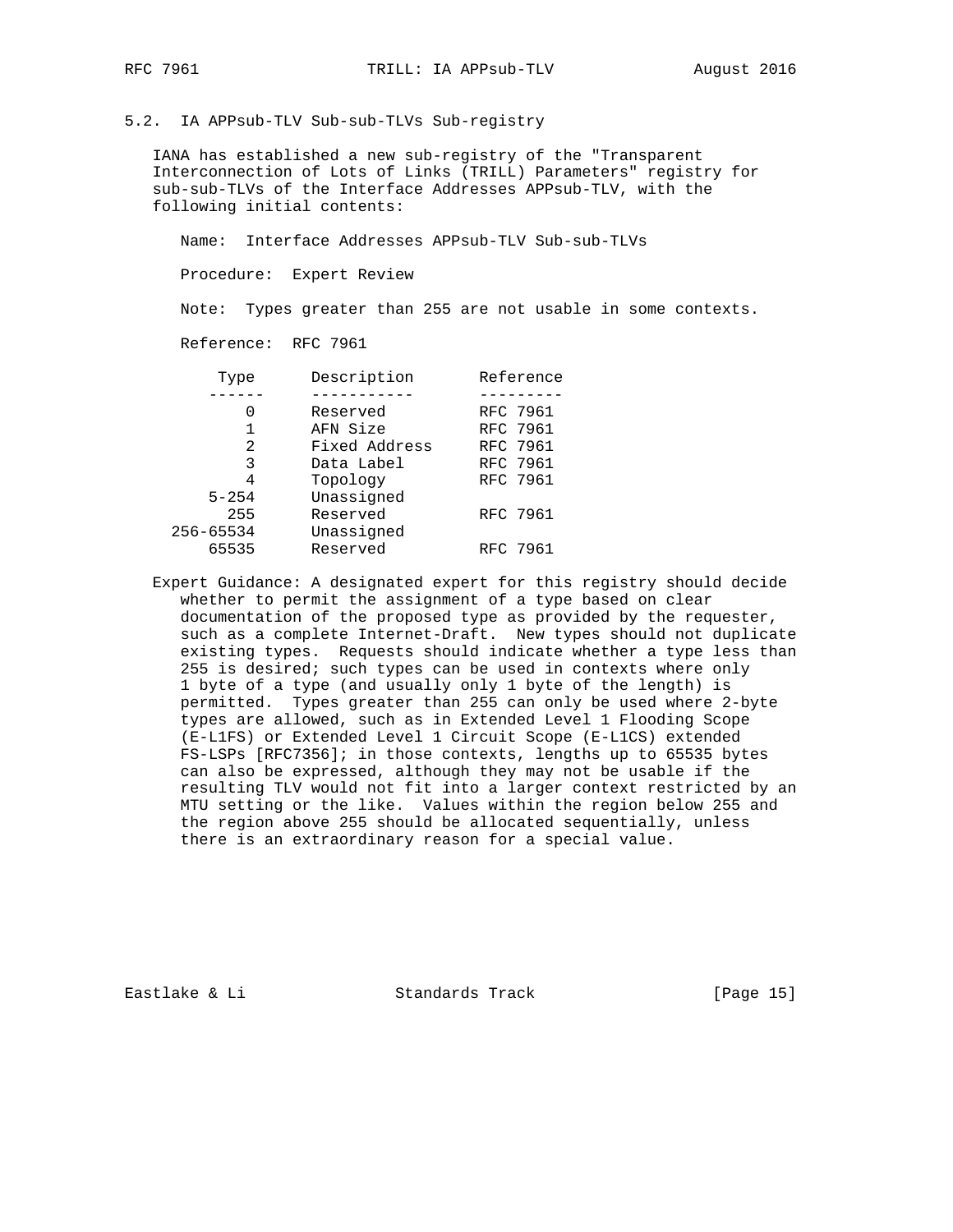5.3. IA APPsub-TLV Number

 IANA has allocated type 10 as the IA APPsub-TLV in the "TRILL APPsub-TLV Types under IS-IS TLV 251 Application Identifier 1" registry from the range under 256. In the registry, the name is "IA" and the reference is this document.

6. Additional AFN Information

 This section provides additional information concerning AFNs that were allocated in connection with this document. These AFNs are not restricted to use in the IA APPsub-TLV and may be used in other protocols where they would be appropriate.

- OUI: A 3-byte (24-bit) Organizationally Unique Identifier used as the initial 3 bytes of a MAC address. See Sections 2.1 and 2.2 of [RFC7042], and Section 7 below.
- MAC/24: A 3-byte (24-bit) quantity used as the final 3 bytes of a 48-bit MAC address. See Section 2.1 of [RFC7042] and Section 7 below.
- MAC/40: A 5-byte (40-bit) quantity used as the final 5 bytes of a 64-bit MAC address. See Section 2.2 of [RFC7042] and Section 7 below.
- IPv6/64: An 8-byte (64-bit) quantity used as the initial 8 bytes of an IPv6 address. See Section 7 below.

 RBridge Port ID: A 16-bit quantity that uniquely identifies a port on a TRILL switch (RBridge). See Section 4.4.2 of [RFC6325].

7. Processing Address Sets

 The following processes should be followed in interpreting sets of AFN values in an IA APPsub-TLV to synthesize addresses. These apply whether the AFN values came from sub-sub-TLVs, appeared within an Address Set, or came from both sources. In general, the processing is applied separately to each Address Set as supplemented by any Fixed Address sub-sub-TLVs that are present.

 The OUI AFN value is provided so that MAC addresses can be abbreviated if they have the same upper 24 bits. A MAC/24 is a 24-bit suffix intended to be prefixed by an OUI to create a 48-bit MAC address [RFC7042]; in the absence of an OUI, a MAC/24 entry cannot be used. A MAC/40 is a 40-bit suffix intended to be prefixed by an OUI to create a 64-bit MAC address [RFC7042]; in the absence of an OUI, a MAC/40 entry cannot be used.

Eastlake & Li Standards Track [Page 16]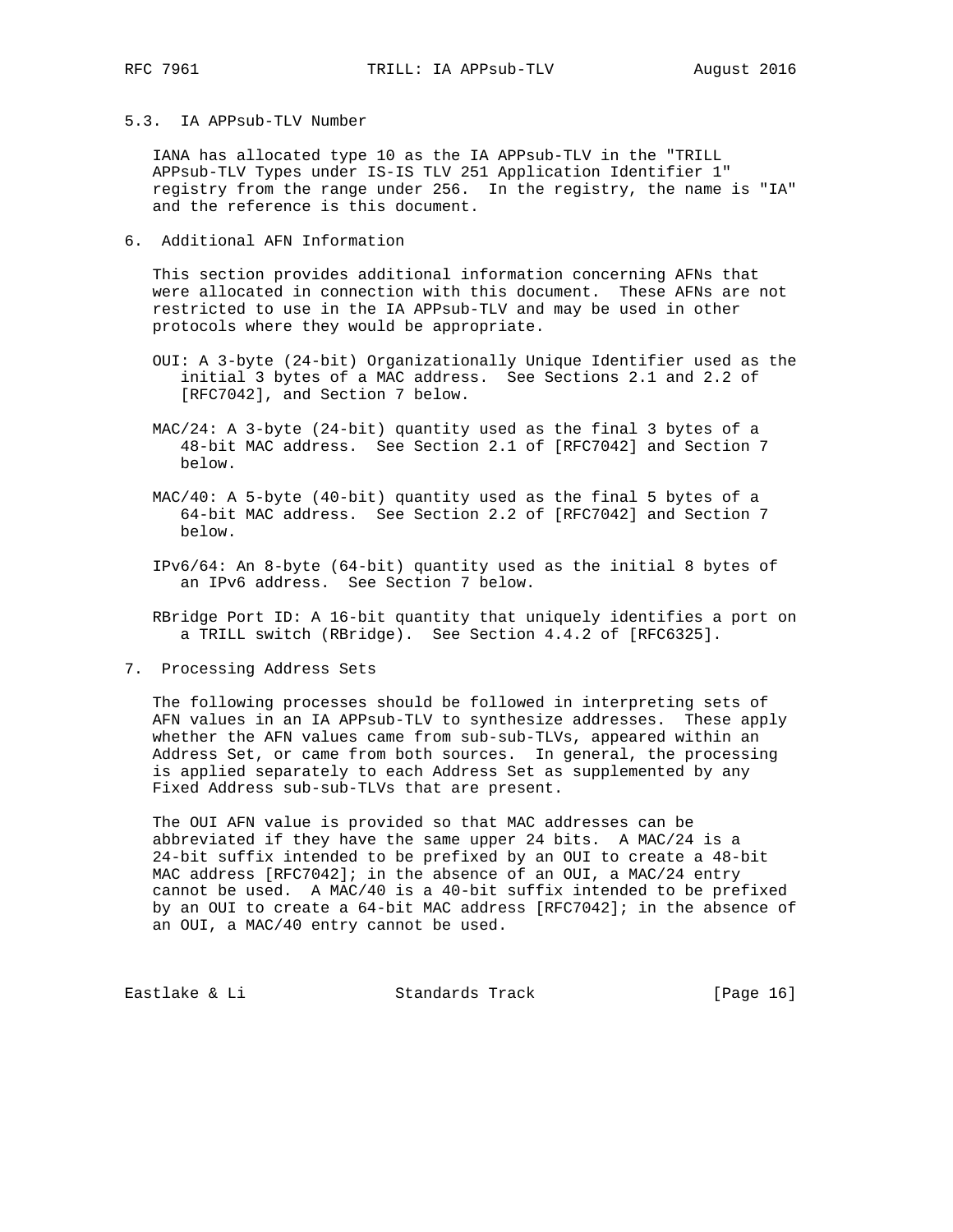Typically, an OUI would be provided as a Fixed Address sub-sub-TLV (see Section 3.2) using the OUI AFN, but there is no prohibition against one or more OUIs appearing in an Address Set.

 Each Address Set, after being supplemented by any Fixed Address sub-sub-TLVs, is processed by combining each OUI in the Address Set with each MAC/24 and each MAC/40 address in the Address Set. Depending on how many of each of these address types are present, zero or more 48-bit and/or 64-bit MAC addresses may be synthesized that are subsequently processed as if they had been part of the Address Set. If there are no MAC/24 or MAC/40 addresses present, any OUIs are ignored. If there are no OUIs, any MAC/24s and/or MAC/40s are ignored. If there are K1 OUIs, K2 MAC/24s, and K3 MAC/40s, K1\*K2 48-bit MACs are synthesized and K1\*K3 64-bit MACs are synthesized.

 IPv6/64 is an 8-byte quantity that is the first 64 bits of an IPv6 address. IPv6/64s are ignored unless, after the processing described above in this subsection, there are one or more 48-bit and/or 64-bit MAC addresses in the Address Set to provide the lower 64 bits of the IPv6 address. For this purpose, a 48-bit MAC address is expanded to 64 bits as described in Section 2.2.1 of [RFC7042]. If there are K4 IPv6/64s present and K5 48-bit and 64-bit MAC addresses present, K4\*K5 128-bit IPv6 addresses are synthesized.

 Synthesized addresses are treated as if they had been members of the Address Set.

Eastlake & Li Standards Track [Page 17]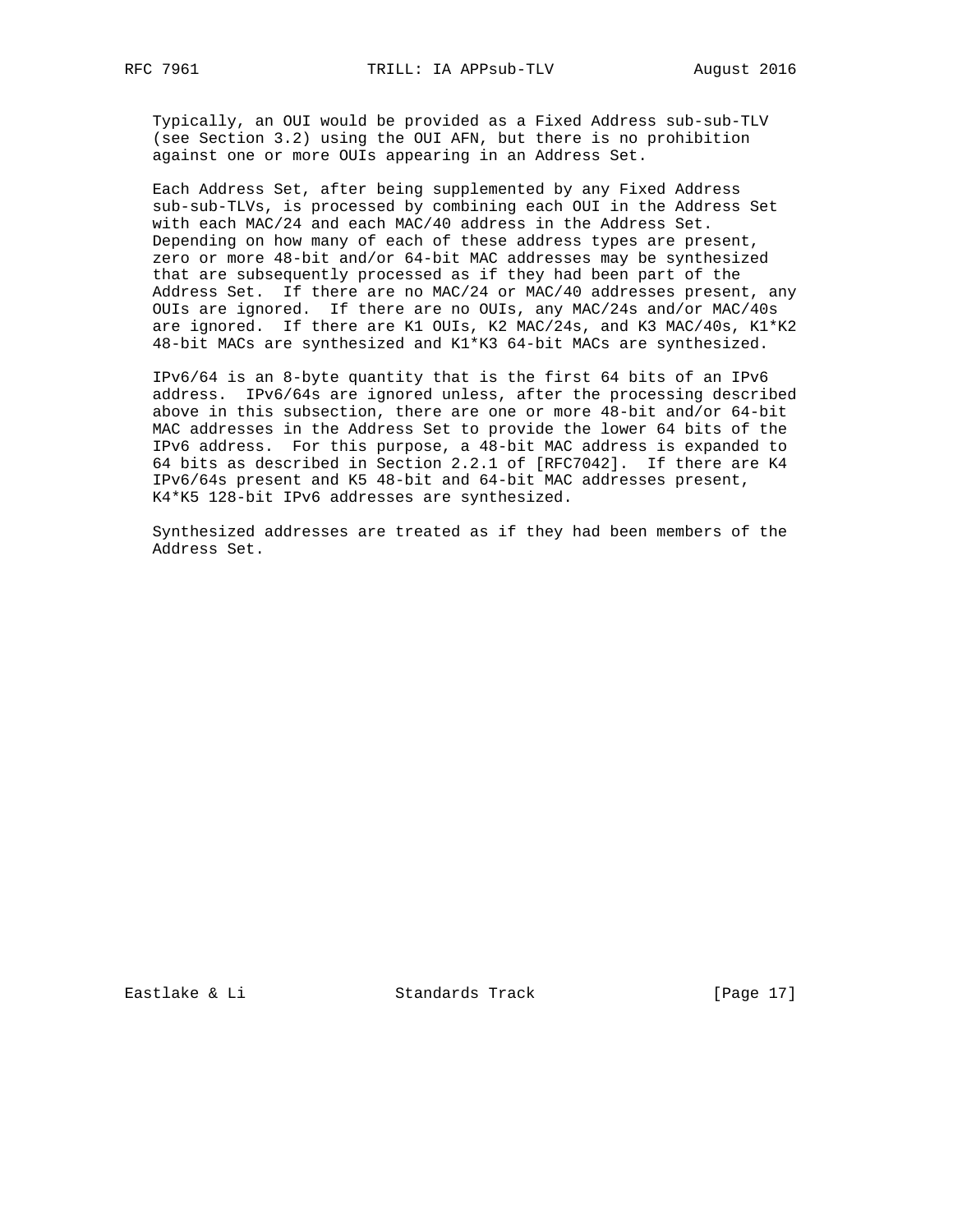# 8. References

8.1. Normative References

[ISO-10589]

- International Organization for Standardization, "Intermediate System to Intermediate System intra-domain routeing information exchange protocol for use in conjunction with the protocol for providing the connectionless-mode network service (ISO 8473)", ISO Standard 10589, 2002.
- [RFC826] Plummer, D., "Ethernet Address Resolution Protocol: Or Converting Network Protocol Addresses to 48.bit Ethernet Address for Transmission on Ethernet Hardware", STD 37, RFC 826, DOI 10.17487/RFC0826, November 1982, <http://www.rfc-editor.org/info/rfc826>.
- [RFC903] Finlayson, R., Mann, T., Mogul, J., and M. Theimer, "A Reverse Address Resolution Protocol", STD 38, RFC 903, DOI 10.17487/RFC0903, June 1984, <http://www.rfc-editor.org/info/rfc903>.
- [RFC2119] Bradner, S., "Key words for use in RFCs to Indicate Requirement Levels", BCP 14, RFC 2119, DOI 10.17487/RFC2119, March 1997, <http://www.rfc-editor.org/info/rfc2119>.
- [RFC4861] Narten, T., Nordmark, E., Simpson, W., and H. Soliman, "Neighbor Discovery for IP version 6 (IPv6)", RFC 4861, DOI 10.17487/RFC4861, September 2007, <http://www.rfc-editor.org/info/rfc4861>.
- [RFC5120] Przygienda, T., Shen, N., and N. Sheth, "M-ISIS: Multi Topology (MT) Routing in Intermediate System to Intermediate Systems (IS-ISs)", RFC 5120, DOI 10.17487/RFC5120, February 2008, <http://www.rfc-editor.org/info/rfc5120>.
- [RFC5226] Narten, T. and H. Alvestrand, "Guidelines for Writing an IANA Considerations Section in RFCs", BCP 26, RFC 5226, DOI 10.17487/RFC5226, May 2008, <http://www.rfc-editor.org/info/rfc5226>.
- [RFC5305] Li, T. and H. Smit, "IS-IS Extensions for Traffic Engineering", RFC 5305, DOI 10.17487/RFC5305, October 2008, <http://www.rfc-editor.org/info/rfc5305>.

| [Page 18] |
|-----------|
|           |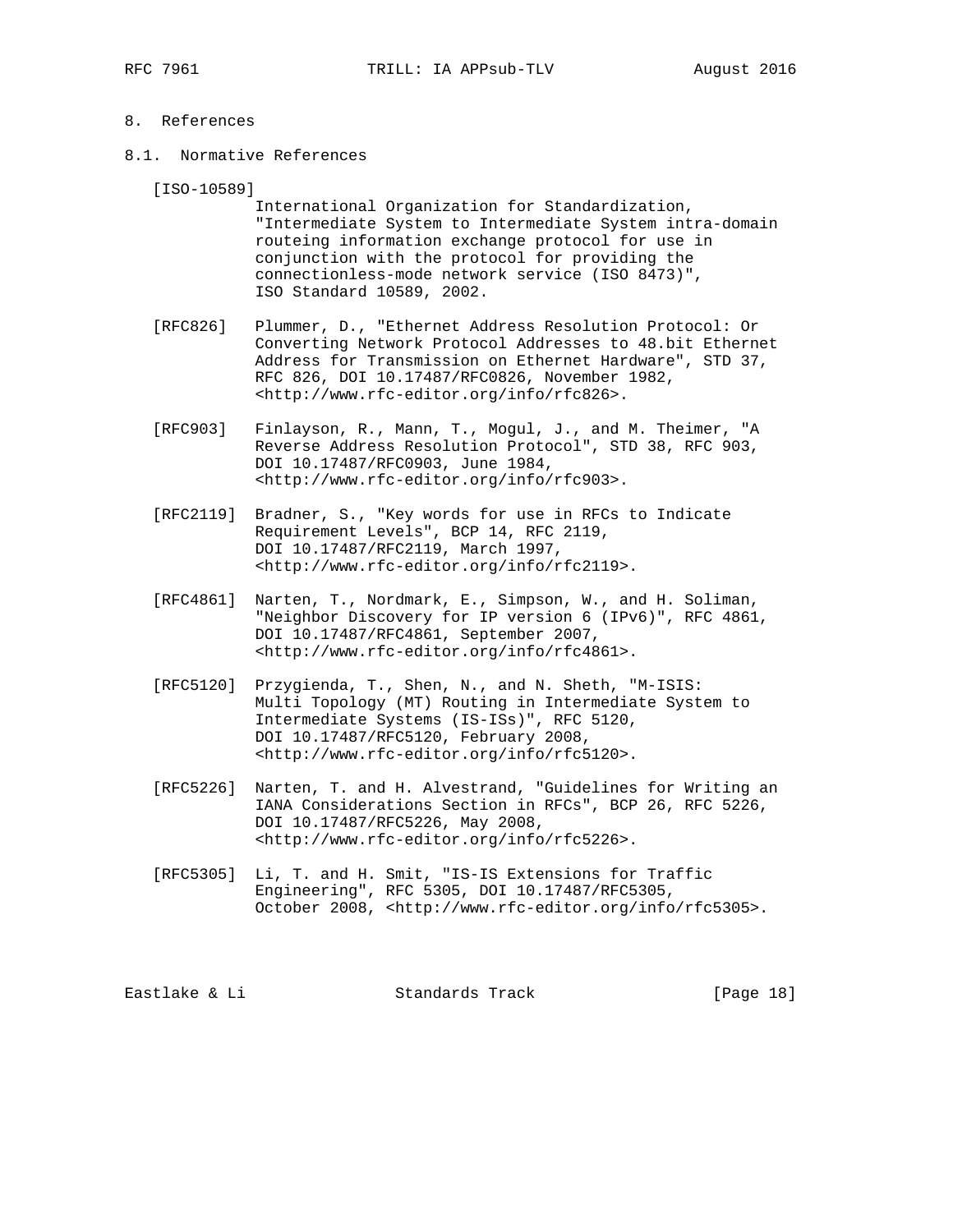- [RFC6325] Perlman, R., Eastlake 3rd, D., Dutt, D., Gai, S., and A. Ghanwani, "Routing Bridges (RBridges): Base Protocol Specification", RFC 6325, DOI 10.17487/RFC6325, July 2011, <http://www.rfc-editor.org/info/rfc6325>.
- [RFC6823] Ginsberg, L., Previdi, S., and M. Shand, "Advertising Generic Information in IS-IS", RFC 6823, DOI 10.17487/RFC6823, December 2012, <http://www.rfc-editor.org/info/rfc6823>.
- [RFC7042] Eastlake 3rd, D. and J. Abley, "IANA Considerations and IETF Protocol and Documentation Usage for IEEE 802 Parameters", BCP 141, RFC 7042, DOI 10.17487/RFC7042, October 2013, <http://www.rfc-editor.org/info/rfc7042>.
- [RFC7172] Eastlake 3rd, D., Zhang, M., Agarwal, P., Perlman, R., and D. Dutt, "Transparent Interconnection of Lots of Links (TRILL): Fine-Grained Labeling", RFC 7172, DOI 10.17487/RFC7172, May 2014, <http://www.rfc-editor.org/info/rfc7172>.
- [RFC7356] Ginsberg, L., Previdi, S., and Y. Yang, "IS-IS Flooding Scope Link State PDUs (LSPs)", RFC 7356, DOI 10.17487/RFC7356, September 2014, <http://www.rfc-editor.org/info/rfc7356>.
- [RFC7357] Zhai, H., Hu, F., Perlman, R., Eastlake 3rd, D., and O. Stokes, "Transparent Interconnection of Lots of Links (TRILL): End Station Address Distribution Information (ESADI) Protocol", RFC 7357, DOI 10.17487/RFC7357, September 2014, <http://www.rfc-editor.org/info/rfc7357>.
- [RFC7780] Eastlake 3rd, D., Zhang, M., Perlman, R., Banerjee, A., Ghanwani, A., and S. Gupta, "Transparent Interconnection of Lots of Links (TRILL): Clarifications, Corrections, and Updates", RFC 7780, DOI 10.17487/RFC7780, February 2016, <http://www.rfc-editor.org/info/rfc7780>.

Eastlake & Li Standards Track [Page 19]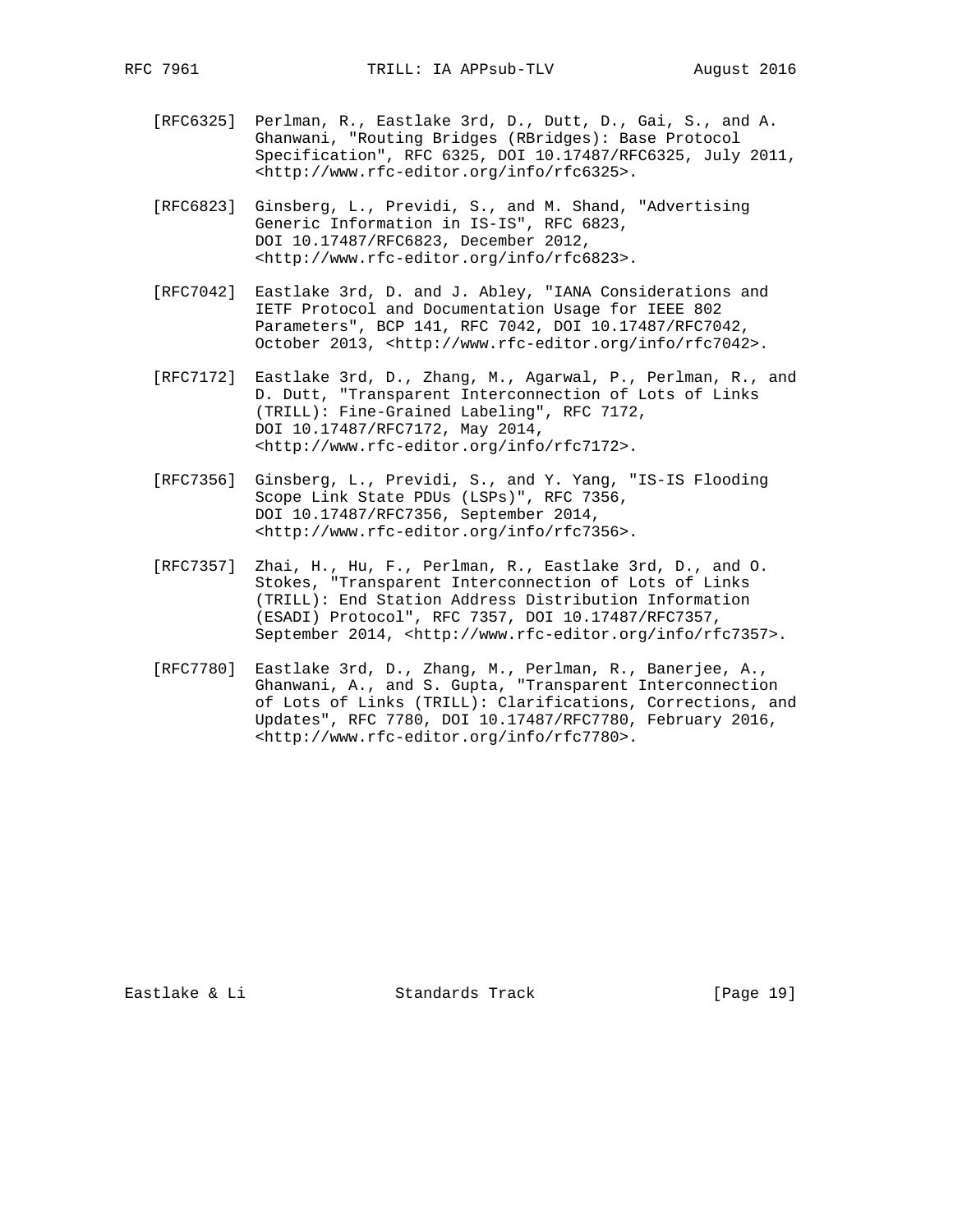# 8.2. Informative References

 [ARPND] Li, Y., Eastlake 3rd, D., Dunbar, L., and R. Perlman, "TRILL: ARP/ND Optimization", Work in Progress, draft-ietf-trill-arp-optimization-06, April 2016.

[ChannelTunnel]

 Eastlake 3rd, D., Umair, M., and Y. Li, "TRILL: RBridge Channel Header Extension", Work in Progress, draft-ietf-trill-channel-tunnel-11, August 2016.

- [DirectoryScheme] Eastlake 3rd, D., Dunbar, L., Perlman, R., and Y. Li, "TRILL: Edge Directory Assist Mechanisms", Work in Progress, draft-ietf-trill-directory-assist-mechanisms-07, February 2016.
- [RFC5494] Arkko, J. and C. Pignataro, "IANA Allocation Guidelines for the Address Resolution Protocol (ARP)", RFC 5494, DOI 10.17487/RFC5494, April 2009, <http://www.rfc-editor.org/info/rfc5494>.
- [RFC7067] Dunbar, L., Eastlake 3rd, D., Perlman, R., and I. Gashinsky, "Directory Assistance Problem and High-Level Design Proposal", RFC 7067, DOI 10.17487/RFC7067, November 2013, <http://www.rfc-editor.org/info/rfc7067>.
- [RFC7178] Eastlake 3rd, D., Manral, V., Li, Y., Aldrin, S., and D. Ward, "Transparent Interconnection of Lots of Links (TRILL): RBridge Channel Support", RFC 7178, DOI 10.17487/RFC7178, May 2014, <http://www.rfc-editor.org/info/rfc7178>.

Eastlake & Li Standards Track [Page 20]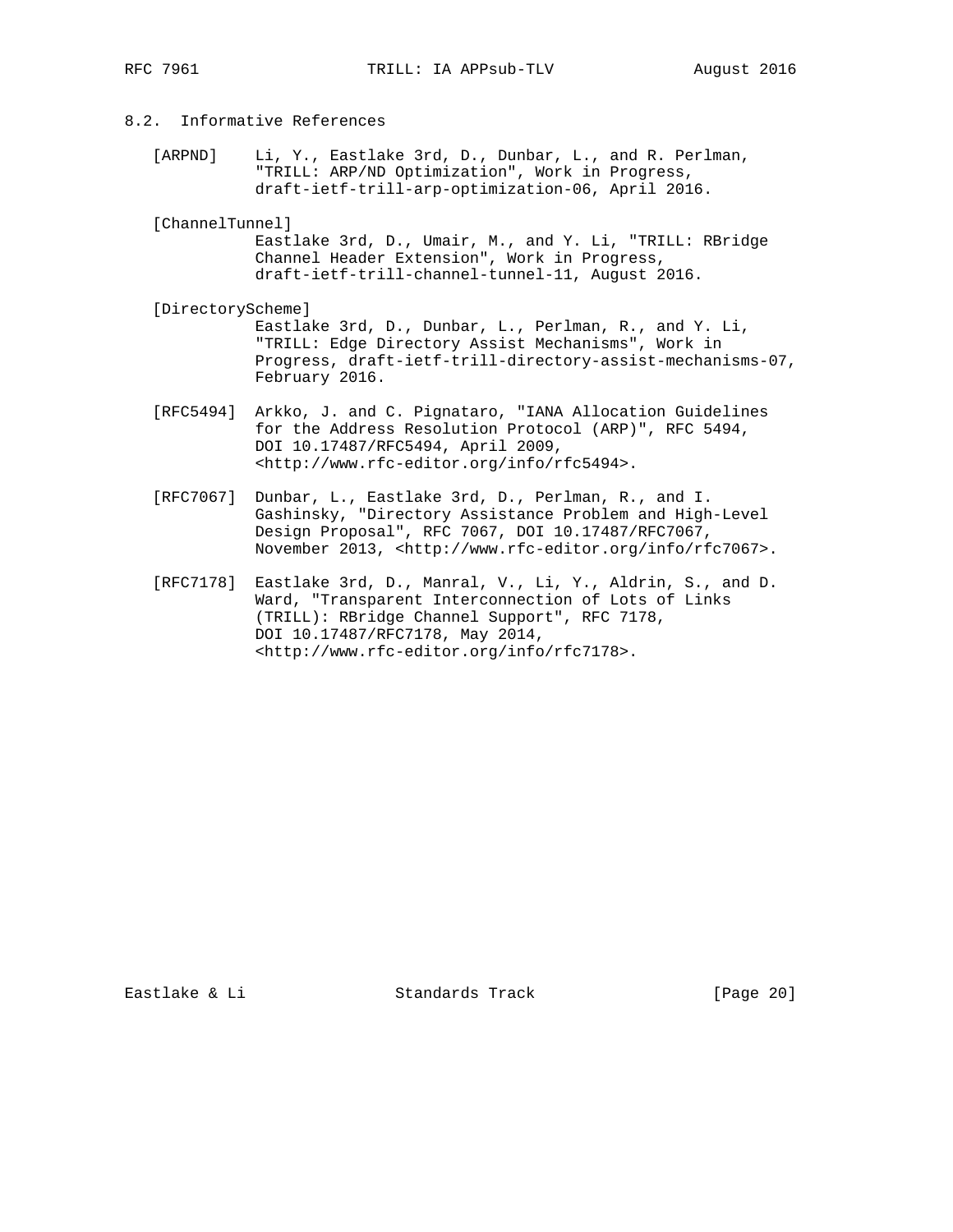Appendix A. Examples

 Below are example IA APPsub-TLVs. "0x" indicates that the quantity is in hexadecimal. "0b" indicates that the quantity is in binary. Leading zeros are retained.

A.1. Simple Example

 Below is an annotated IA APPsub-TLV carrying two simple pairs of EUI-48 MAC addresses and IPv4 addresses from a Push Directory (a directory conforming to the Push Model [RFC7067]). No sub-sub-TLVs are included.

| 0x0002(10)    | Type: Interface Addresses             |
|---------------|---------------------------------------|
| 0x001B        | Length: $27 (= 0x1B)$                 |
| 0x001B        | Address Sets End: $27 (= 0x1B)$       |
| 0x1234        | RBridge Nickname from which reachable |
| 0b10000000    | Flags: Push Directory data            |
| $0 \times E3$ | Confidence = $227$                    |
| 33            | Template: 33 $(0x21) = 32 + 1(IPy4)$  |
|               |                                       |

 Address Set One 0x00005E0053A9 48-bit MAC address 198.51.100.23 IPv4 address

 Address Set Two 0x00005E00536B 48-bit MAC address 203.0.113.201 IPv4 address

 The size includes 7 for the fixed fields through and including the 1-byte Template, plus 2 times the Address Set size. Each Address Set is 10 bytes: 6 for the 48-bit MAC address plus 4 for the IPv4 address. Therefore, the total size is  $7 + 2*10 = 27$ .

See Section 2 for more information on the Template.

Eastlake & Li Standards Track [Page 21]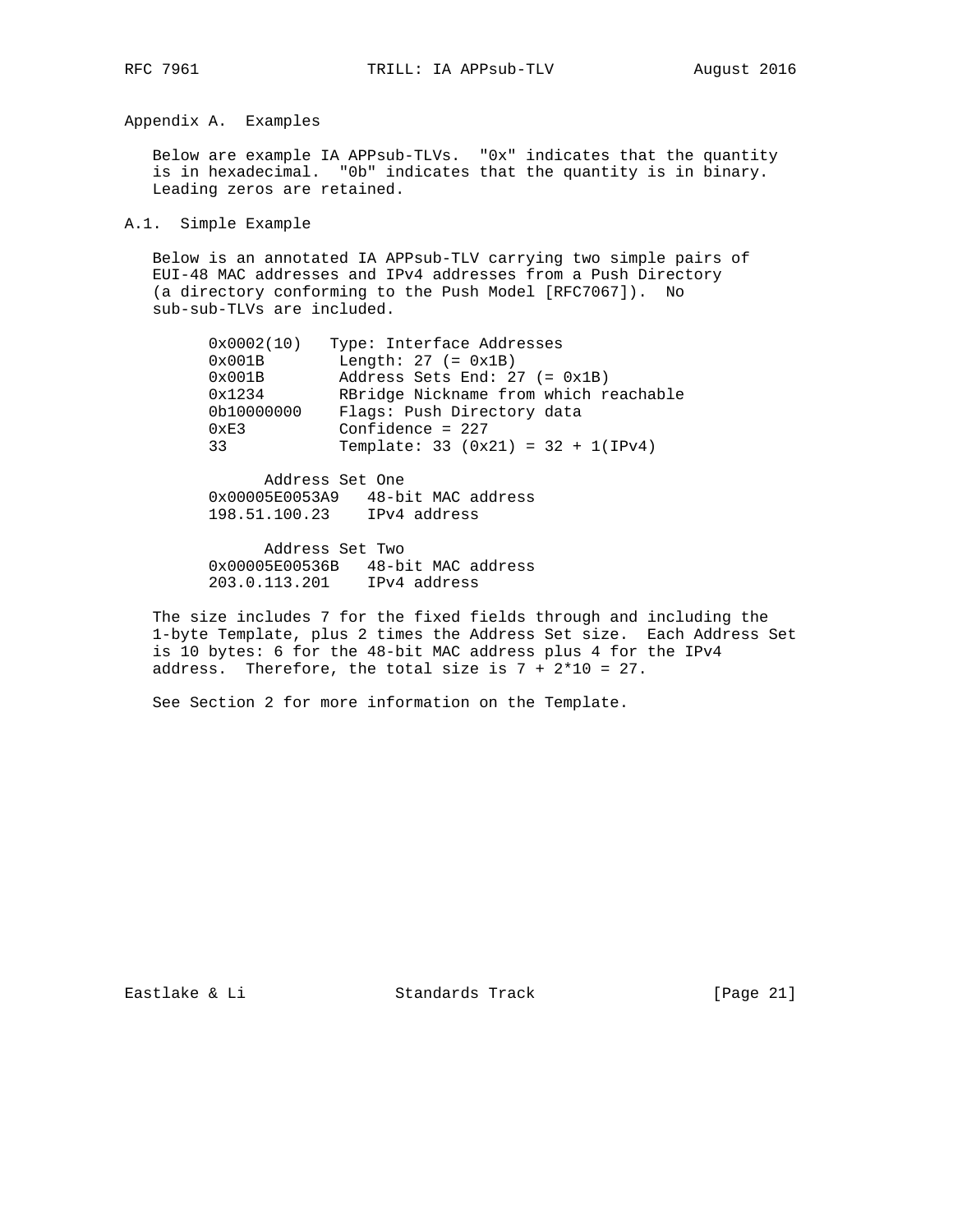#### A.2. Complex Example

 Below is an annotated IA APPsub-TLV carrying three sets of addresses, each consisting of an EUI-48 MAC address, an IPv4 address, an IPv6 address, and an RBridge Port ID, all from a Push Directory (a directory conforming to the Push Model [RFC7067]). The IPv6 address for each Address Set is synthesized from the MAC address given in that set and the IPv6/64 64-bit prefix provided through a Fixed Address sub-sub-TLV. In addition, a sub-sub-TLV is included that provides an FGL that overrides whatever Data Label may be provided by the envelope (for example, an ESADI-LSP [RFC7357]) within which this IA APPsub-TLV occurs.

| 0x0002(10)    | Type: Interface Addresses                     |
|---------------|-----------------------------------------------|
| 0x0036        | Length: $64 (= 0x40)$                         |
| 0x0021        | Address Sets End: $43 (= 0x2B)$               |
| 0x4321        | RBridge Nickname from which reachable         |
| 0b10000000    | Flags: Push Directory data                    |
| $0 \times D3$ | Confidence = $211$                            |
| 37            | Template: $37(0x25) = 32 + 1(IPy4) + 4(Port)$ |
|               |                                               |

 Address Set One 0x00005E0053DE 48-bit MAC address 198.51.100.105 IPv4 address 0x1DE3 RBridge Port ID

 Address Set Two 0x00005E0053E3 48-bit MAC address 203.0.113.89 IPv4 address 0x1DEE RBridge Port ID

 Address Set Three 0x00005E0053D3 48-bit MAC address 192.0.2.139 IPv4 address 0x01DE RBridge Port ID

 sub-sub-TLV One 0x0003 Type: Data Label 0x0003 Length: Implies FGL 0xD3E3E3 Fine-Grained Label

sub-sub-TLV Two

 0x0002 Type: Fixed Address 0x000A Size: 0x0A = 10 0x400A AFN: IPv6/64 0x20010db800000000 IPv6 Prefix: 2001:db8::

See Section 2 for more information on the Template.

Eastlake & Li Standards Track [Page 22]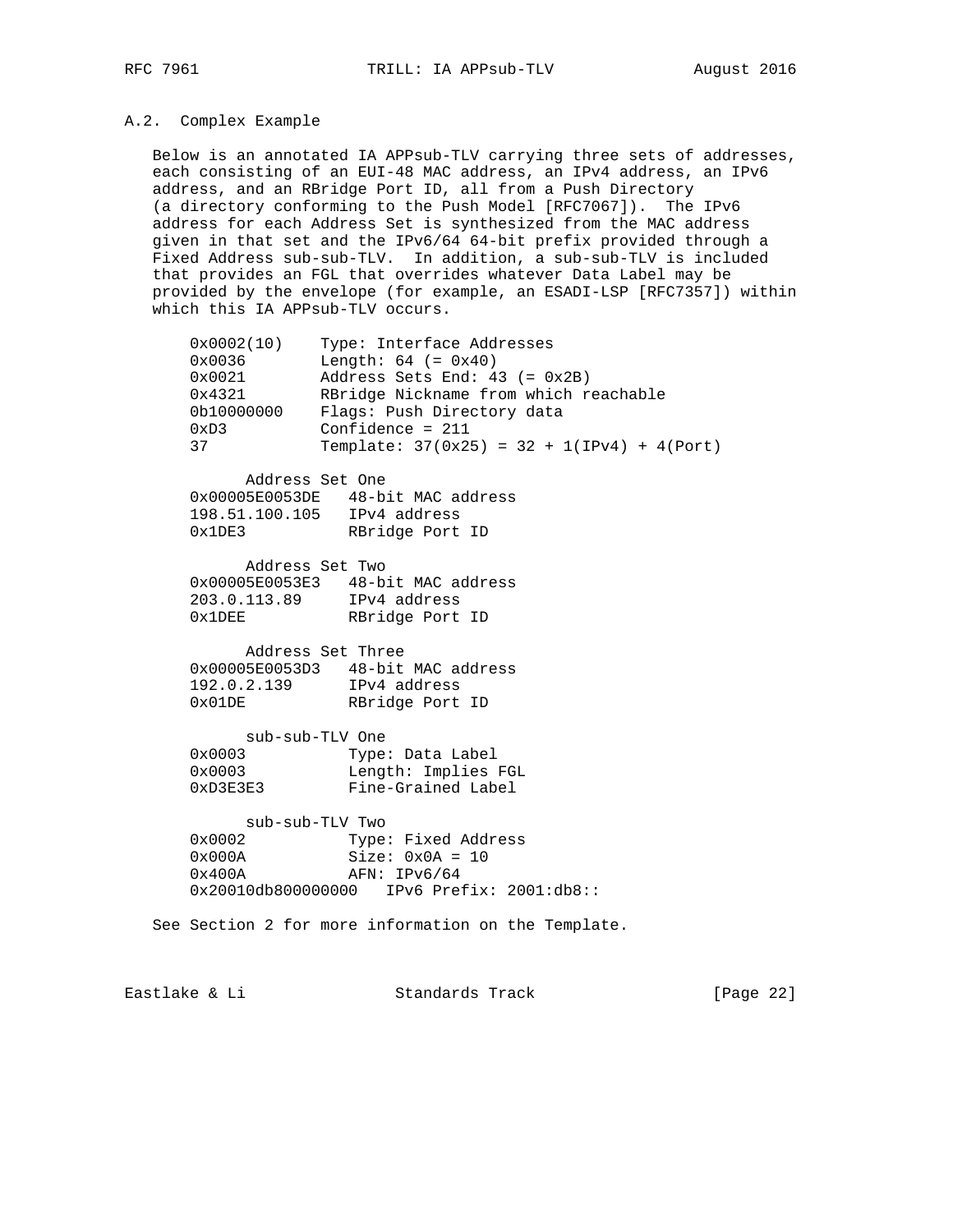The Fixed Address sub-sub-TLV causes the IPv6/64 value given to be treated as if it occurred as a fourth entry inside each of the three Address Sets. When there is an IPv6/64 entry and a 48-bit MAC entry, the MAC value is expanded by inserting 0xfffe immediately after the OUI, and the local/global bit is inverted. The resulting Modified EUI-64-bit value is used as the lower 64 bits of the resulting IPv6 address (Section 2.2.1 of [RFC7042]). As a result, a receiving TRILL switch would treat the three Address Sets shown as if they had an IPv6 address in them, as follows:

 Address Set One 0x20010db80000000002005efffe0053de IPv6 Address

 Address Set Two 0x20010db80000000002005efffe0053e3 IPv6 Address

 Address Set Three 0x20010db80000000002005efffe0053d3 IPv6 Address

 As an alternative to the compact "well-known value" Template encoding used in the example above, the less compact explicit AFN encoding could have been used. In that case, the IA APPsub-TLV would have started as follows:

| 0x0002(10)    | Type: Interface Addresses             |
|---------------|---------------------------------------|
| 0x003C        | Length: $60 (= 0x3C)$                 |
| 0x0027        | Address Sets End: $39 (= 0x27)$       |
| 0x4321        | RBridge Nickname from which reachable |
| 0b10000000    | Flags: Push Directory data            |
| $0 \times D3$ | Confidence = $211$                    |
| 0x3           | Template: 3 AFNs                      |
| 0x4005        | AFN: 48-bit MAC                       |
| 0x0001        | AFN: IPv4                             |
| 0x400B        | AFN: RBridge Port ID                  |

 As a final point, since the 48-bit MAC addresses in these three Address Sets all have the same OUI (the IANA OUI [RFC7042]), it would have been possible to just have a MAC/24 value giving the lower 24 bits of the MAC in each Address Set. The OUI would then be supplied by a second Fixed Address sub-sub-TLV providing the OUI. With N Address Sets, this would have saved 3\*N or 9 bytes, at a cost of 9 bytes (2 each for the Type and Length of the sub-sub-TLV, 2 for the OUI AFN, and 3 for the OUI). So, with just three Address Sets, there would be no net savings; however, with a larger number of Address Sets, there would be a net savings.

Eastlake & Li Standards Track [Page 23]